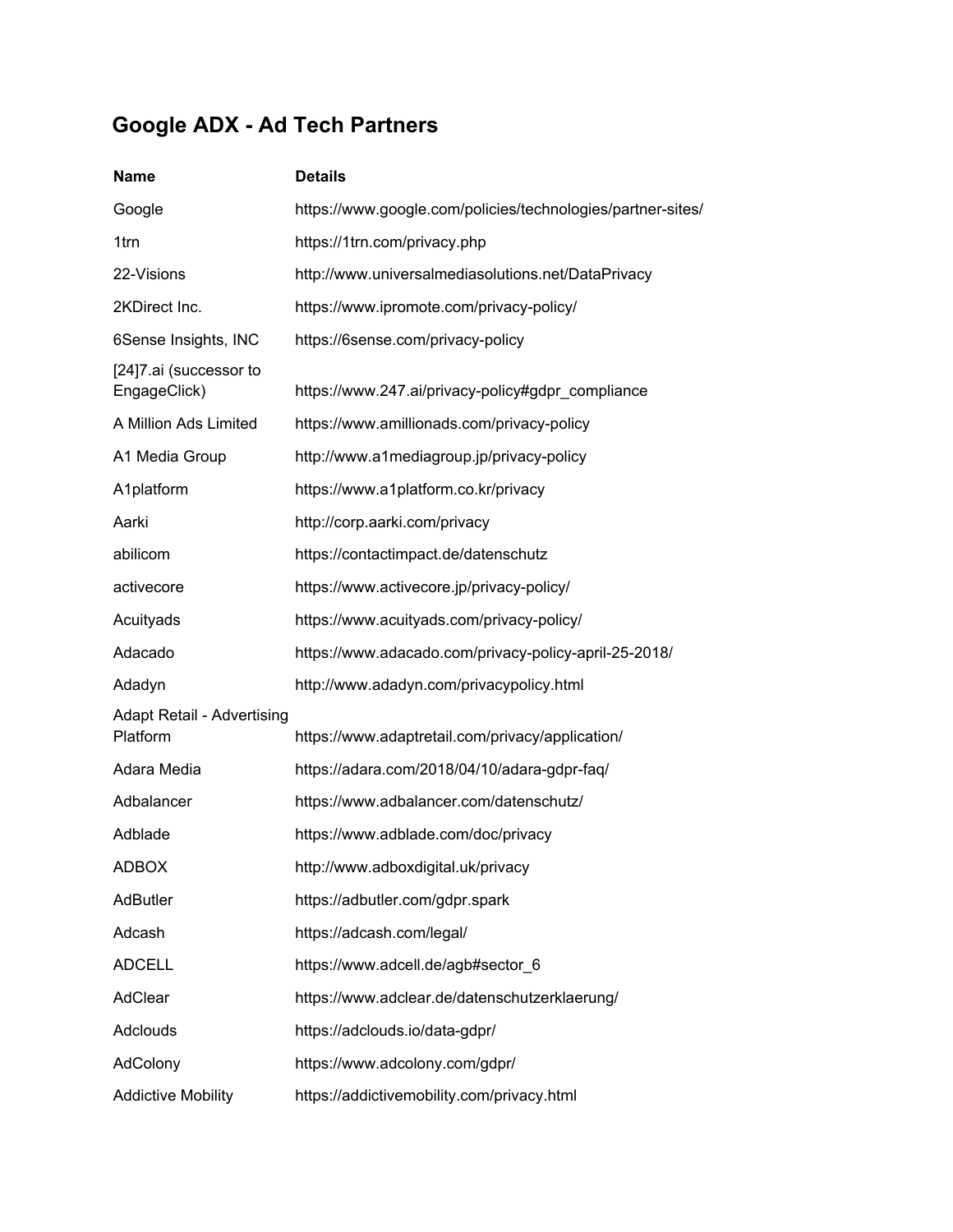| <b>Addition Plus</b>         | http://additionplus.com/privacy-policy/                                    |
|------------------------------|----------------------------------------------------------------------------|
| Addroid                      | https://addroid.com/terms.html                                             |
| AdElement                    | http://adelement.com/privacy-policy.html                                   |
| Adello                       | http://www.adello.com/privacy-policy                                       |
| <b>ADEX</b>                  | http://theadex.com                                                         |
| Adform                       | https://site.adform.com/uncategorized/product-and-services-privacy-policy/ |
| AdGibbon BV                  | https://www.agcs.works/privacy-policy.php                                  |
| Adhese                       | https://adhese.com/privacy-and-cookie-policy                               |
| adhood                       | https://www.theadx.com/en/privacy.php                                      |
| Adikteev                     | https://www.adikteev.com/eu/privacy/                                       |
| AdKernel                     | https://adkernel.com/privacy-policy/                                       |
| AdLedge                      | https://adledge.com/data-privacy/                                          |
| <b>AdLib Digital Limited</b> | https://ad-lib.io/data-protection                                          |
| adlocal.net                  | http://adlocal.net/privacy.php                                             |
| <b>ADLOOP</b>                | https://adloop.co/en/privacy-policy/                                       |
| Adloox                       | http://adloox.com/disclaimer                                               |
| Adludio                      | https://www.adludio.com/terms-conditions/                                  |
| ADman Media                  | https://admanmedia.com/politica.html?setLng=es                             |
| AdMaxim                      | http://www.admaxim.com/admaxim-privacy-policy/                             |
| Admedo                       | https://www.admedo.com/privacy-policy                                      |
| Admetrics                    | https://admetrics.io/en/privacy_policy/                                    |
| Admixer                      | https://admixer.net/privacy                                                |
| Admost                       | http://adserver.admost.com/privacypolicy.html                              |
| Adnami ApS                   | https://adnami.io/privacy-policy.html                                      |
| adnanny.com                  | http://adserver01.de/                                                      |
| Adnetic                      | https://adnetic.ru/policies/privacy                                        |
| Adobe Advertising Cloud      | https://www.adobe.com/privacy/general-data-protection-regulation.html      |
| AdotMob                      | https://adotmob.com/privacy.html                                           |
| AdPlay                       | https://rtb.adplay-mobile.com/privacy-policy                               |
| AdPredictive                 | http://adpredictive.com/optout/                                            |
|                              |                                                                            |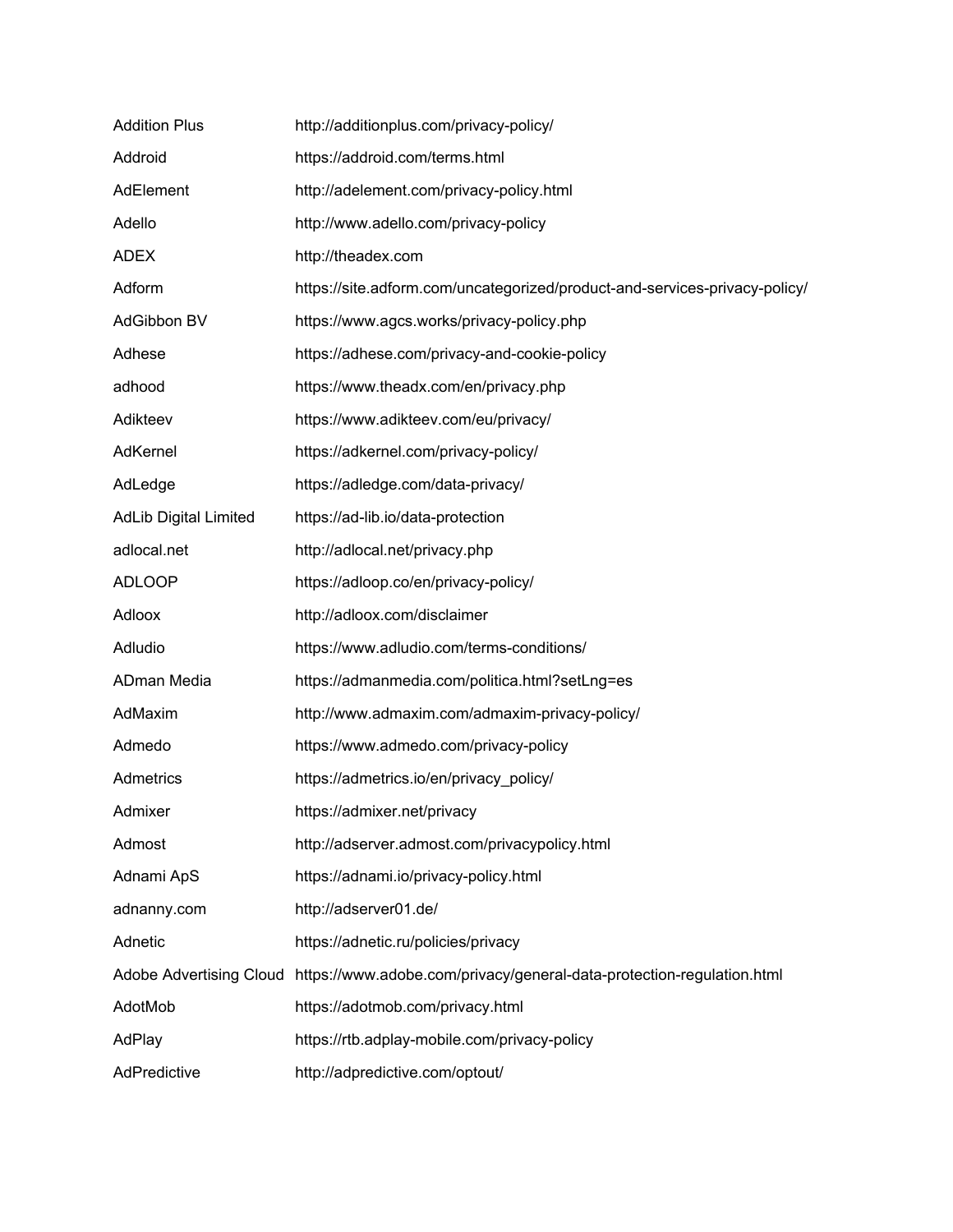| AdRetarget              | https://adretarget.me/privacy-policy/                    |
|-------------------------|----------------------------------------------------------|
| Adriver                 | https://www.adriver.ru/about/privacy-en/                 |
| adrule                  | https://www.adrule.net/de/datenschutz/                   |
| Adsniper                | http://ad-sniper.com/docs/privacy-en.pdf                 |
| AdSpirit AdServer       | https://www.adspirit.de/datenschutz00.0.html             |
| Adssets                 | http://adssets.com/policy                                |
| adTarget.me             | https://adtarget.me/privacy.html                         |
| Adtelligence            | https://adtelligence.com/en/data-privacy/                |
| Adtelligent Inc.        | https://adtelligent.com/terms-and-conditions/            |
| AdTile                  | https://www.adtile.me/privacy-policy/                    |
| Adtoox                  | https://www.adtoox.com/en/privacy-policy                 |
| AdTrader                | https://adtrader.com/privacy.html                        |
| AdTriba                 | https://privacy.adtriba.com/                             |
| <b>AdUnity LTD</b>      | https://www.adunity.com/privacy-policy.html              |
|                         | advanced STORE GmbH https://www.ad4mat.com/en/privacy/   |
| Advanse                 | http://advanseads.com/privacy-policy/                    |
| Adventive               | https://www.adventive.com/legal/privacy-policy           |
| Adventori               | https://www.adventori.com/fr/avec-nous/mentions-legales/ |
| Adverline               | https://www.adverline.com/privacy/privacy.html           |
| Advertserve             | https://privacy.advertserve.com/                         |
| Advmaker                | https://advmaker.net/policy/                             |
| advolution.control      | http://advolution.de/privacy.php                         |
| Advrtas                 | https://advrtas.com/privacy-policy/                      |
| <b>Adways SAS</b>       | http://www.adways.com/privacy/                           |
| Adzerk                  | https://dev.adzerk.com/docs/privacy-policy-customers     |
| Adzymic                 | http://www.adzymic.co/privacy                            |
| AE Media                | http://www.aemedia.sg/privacy-policy/                    |
| Aedge Performance S.L.  | https://www.peakadx.com/privacy.php                      |
| AerServ                 | https://www.aerserv.com/privacy-policy/                  |
| <b>Affiliate Future</b> | http://affiliatefuture.co.uk/Legal/privacy               |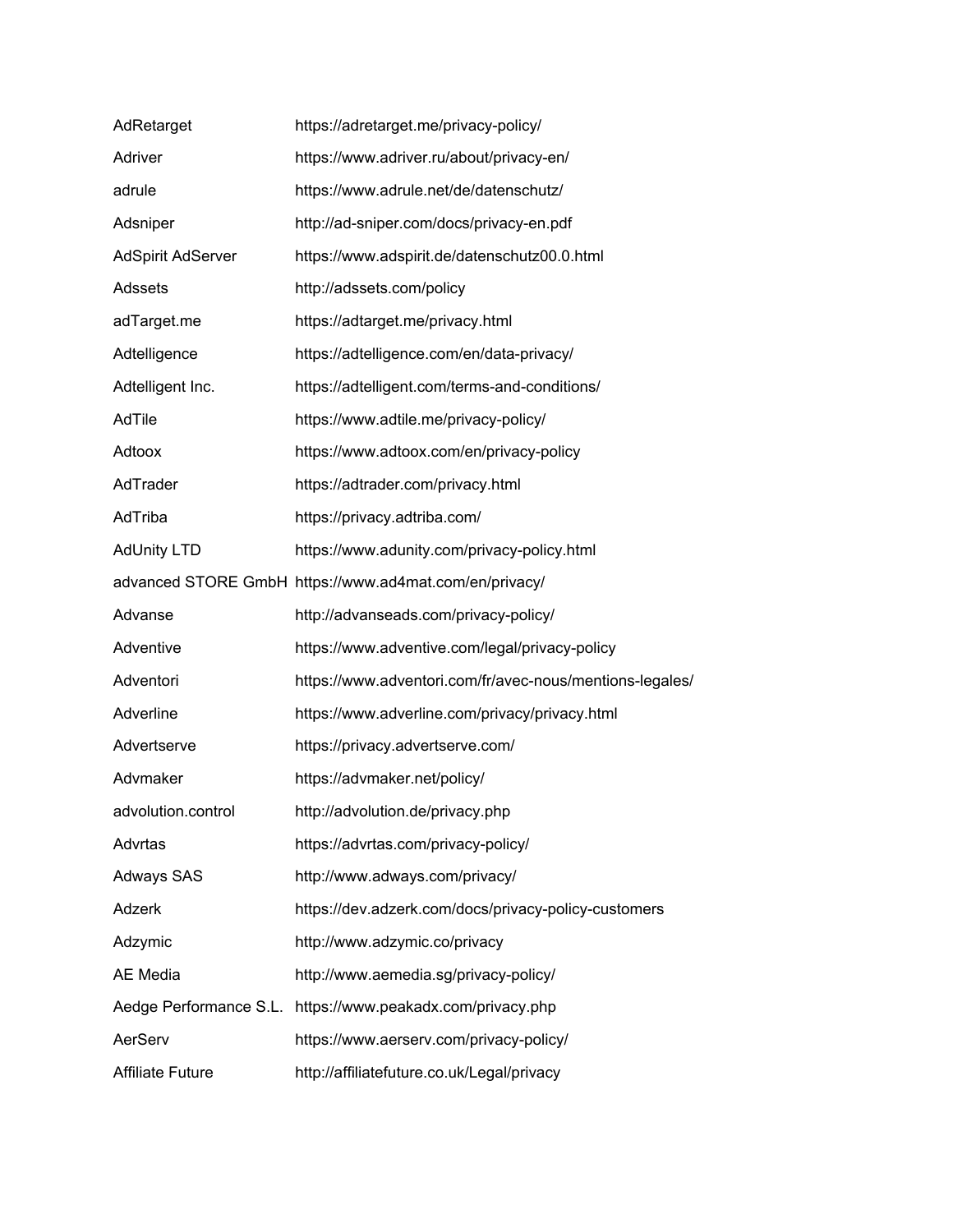| affilinet                     | https://www.affili.net/uk/footeritem/privacy-policy                                        |
|-------------------------------|--------------------------------------------------------------------------------------------|
| Aidata                        | https://my.aidata.me/data/uploads/aidata.me-privacy-policy.pdf                             |
| Airtory                       | https://airtory.com/privacy_policy.html                                                    |
| Akamai                        | http://www.akamai.com/compliance/privacy                                                   |
| <b>AKTYVUS SEKTORIUS</b>      | http://business.eskimi.com/datacontrol                                                     |
| Alion                         | https://www.alion.nl/privacy/                                                              |
| Alkemics                      | https://www.alkemics.com/privacy/                                                          |
| All In Views LTD              | https://www.allinviews.com/privacy-policy                                                  |
| Alooma                        | http://alooma.tv/privacypolicy.htm                                                         |
| <b>Alphalyr SAS</b>           | https://alphalyr.fr/marketing-studio-traitements-donnees-personnelles/                     |
| Amazon                        | https://www.amazon.co.uk/gp/help/customer/display.html?nodeId=201909010                    |
| Amino Payments, Inc.          | https://www.aminopay.com/gdpr-compliance/                                                  |
| Amobee                        | https://www.amobee.com/trust/privacy-guidelines                                            |
| Amp.ai by Scaled<br>Inference | https://scaledinference.com/privacy-policy                                                 |
| Analights                     | https://analights.com/docs/analights-consent-to-the-processing-of-personal-dat<br>a-en.pdf |
| Aniview Inc.                  | https://www.aniview.com/privacy-policy/                                                    |
| Answer Media                  | http://www.answermedia.com/privacy                                                         |
| AntVoice                      | https://www.antvoice.com/en/privacypolicy/                                                 |
| <b>APNIC</b>                  | https://labs.apnic.net/privacy.shtml                                                       |
| AppGrowth Inc.                | https://s3.amazonaws.com/appgrowth-cloud/legal/Privacy-Policy-Appgrowth.pd<br>f            |
| Appier                        | https://www.appier.com/privacy_policy/latest/privacy_policy.html                           |
| AppLovin Corp.                | https://www.applovin.com/privacy                                                           |
| AppNexus (Xandr) Inc          | https://www.xandr.com/privacy/                                                             |
| Appreciate                    | https://appreciate.mobi/page.html#/end-user-privacy-policy                                 |
| AppsFlyer                     | https://www.appsflyer.com/privacy-policy/                                                  |
| appTV                         | https://www.apptv.com/privacy-policy                                                       |
| Arbigo Inc.                   | http://www.arbigo.com/terms--policy.html                                                   |
| Arrivalist                    | https://www.arrivalist.com/privacy#gdpr                                                    |
| Art of Click                  | http://www.artofclick.com/privacy-policy/                                                  |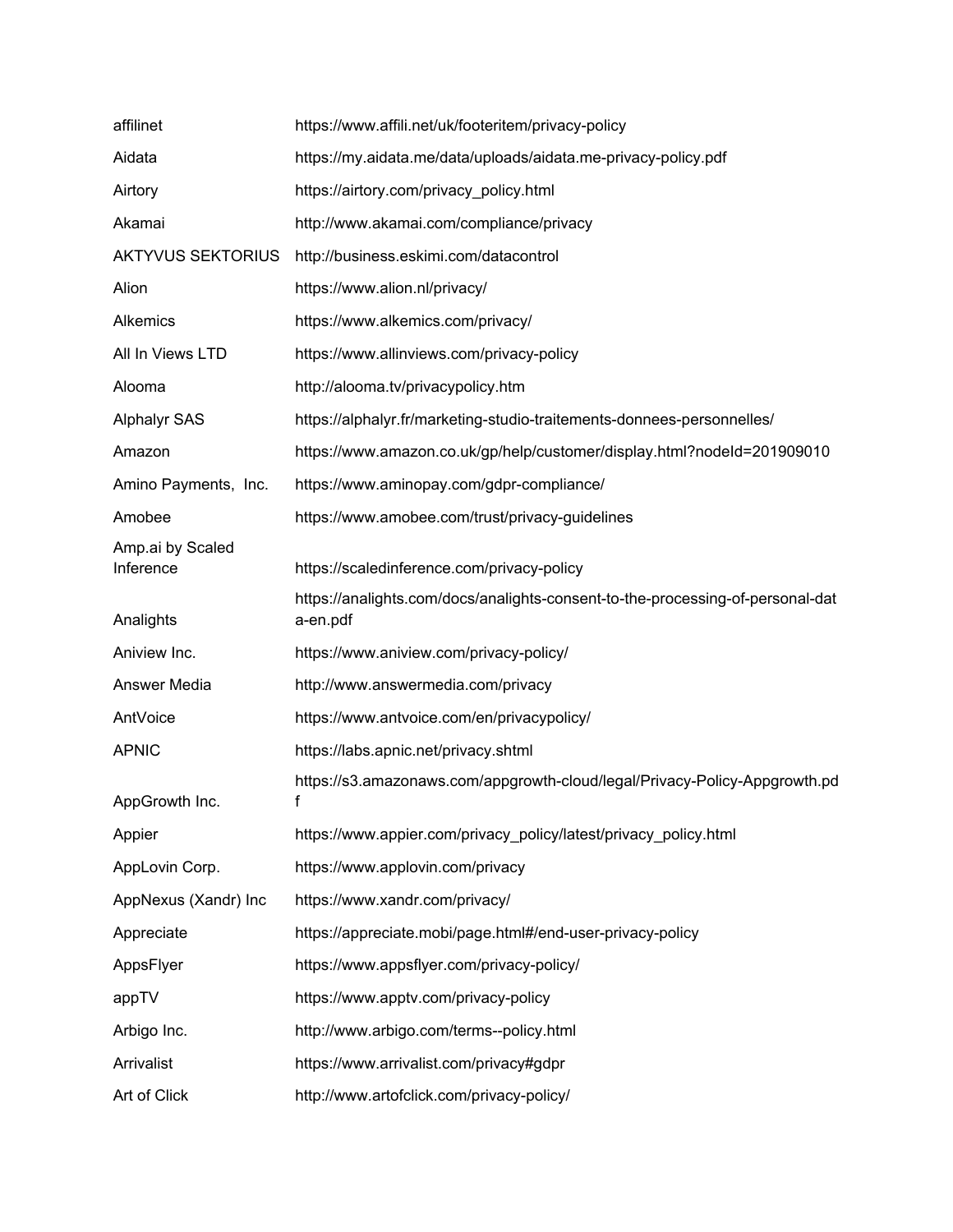| Artsai                                   | http://www.artsai.com/home/privacy/                                        |
|------------------------------------------|----------------------------------------------------------------------------|
| <b>Artworx AS</b>                        | http://adserve.zone/adserveprivacypolicy.html                              |
| Astromotion                              | http://astromotiongames.com/gdpr                                           |
| AT Internet                              | https://www.atinternet.com/en/company/data-protection/                     |
| Atedra                                   | https://www.atedra.com/privacy-policy/                                     |
| Audience2Media                           | https://www.audience2media.com/privacy                                     |
| AudienceProject                          | https://privacy.audienceproject.com/                                       |
| Audiencevalue                            | https://www.audiencevalue.com/legal.php                                    |
| Aunica                                   | https://aunica.com/privacy-policy/                                         |
| Avocet                                   | http://avocet.io/privacy-portal                                            |
| Awin                                     | https://www.awin.com/gb/legal/privacy-policy-gb                            |
| Azameo                                   | http://www.azameo.fr/en/privacy-policy-notice/                             |
| <b>BannerBuilder</b>                     | http://bannerbuilder.co.nz/privacy-policy/                                 |
| Bannerflow                               | https://www.bannerflow.com/privacy                                         |
| <b>BannerNow</b>                         | https://bannernow.com/privacy                                              |
| Bannerwise                               | https://bannerwise.io/privacy-policy/                                      |
| BanterX Inc                              | https://www.banterx.com/privacy-policy.html                                |
| Barometric                               | https://barometric.com/privacy                                             |
| <b>Batch Media</b>                       | https://theadex.com/privacy-opt-out/                                       |
| <b>Bauhof Group AS</b>                   | https://www.bauhof.ee/kliendiandmete-kasutamise-pohimotted                 |
| <b>BDSK Handels GmbH &amp;</b><br>Co. KG | https://www.xxxlutz.de/c/privacy                                           |
| Beeswax                                  | https://www.beeswax.com/privacy.html                                       |
| Belboon                                  | https://www.belboon.com/en/about-us/privacy/                               |
| <b>Betgenius</b>                         | https://ssl.connextra.com/resources/Connextra/privacy-policy/index-v2.html |
| <b>Better Banners</b>                    | https://betterbanners.com/en/privacy                                       |
| <b>Bidease</b>                           | https://bidease.com/terms-of-use                                           |
| <b>BidMotion</b>                         | http://www.bidmotion.com/gdpr                                              |
| <b>Bidtellect</b>                        | https://www.bidtellect.com/gdpr-user-information                           |
| <b>Bidtheatre</b>                        | https://www.bidtheatre.com/privacy-policy                                  |
| Bigabid                                  | https://www.bigabid.com/privacy-policy                                     |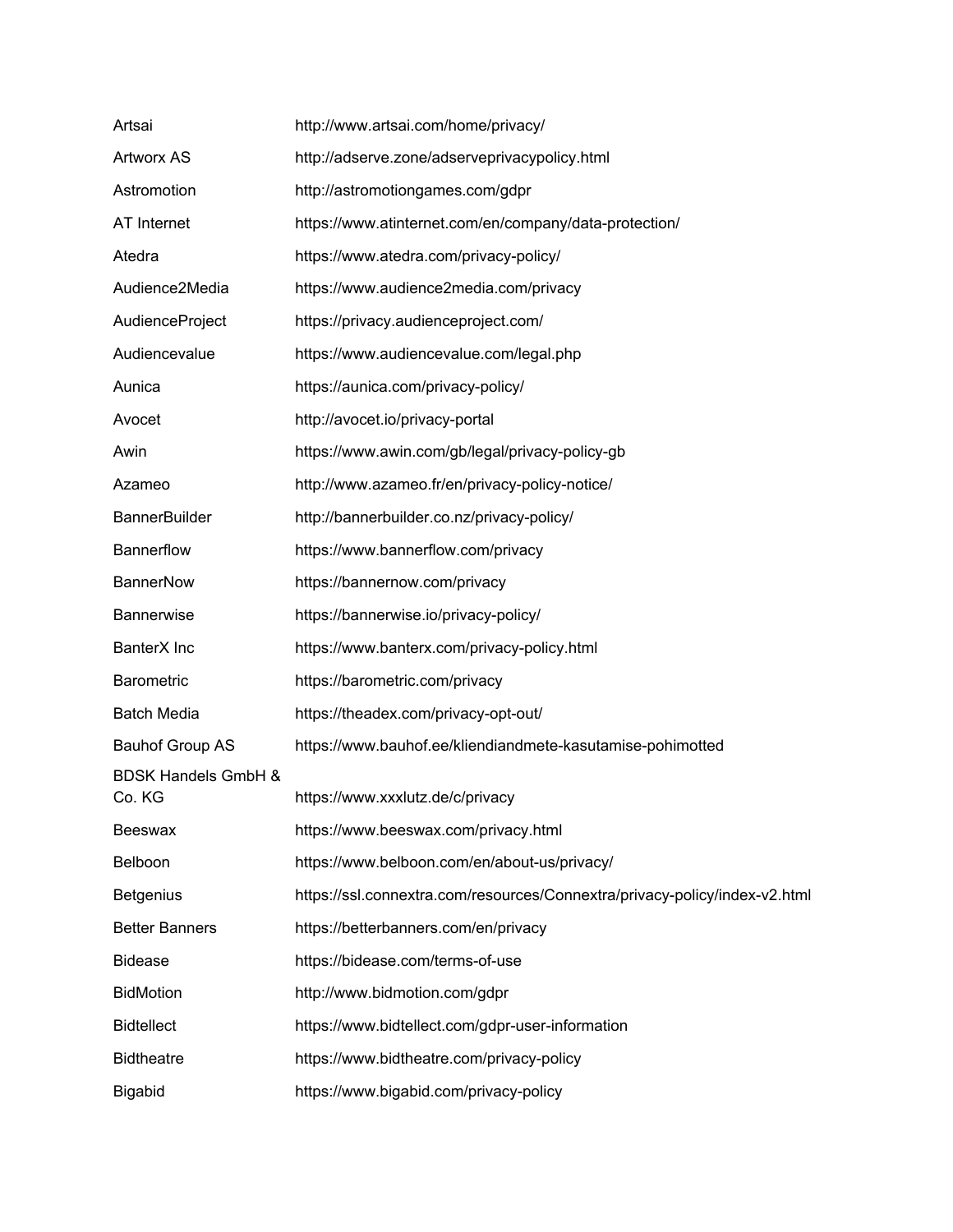| Bilendi               | https://www.maximiles.com/privacy-policy                                                   |
|-----------------------|--------------------------------------------------------------------------------------------|
| <b>Bizible</b>        | https://www.bizible.com/gdpr                                                               |
| <b>Blismedia</b>      | http://www.blis.com/privacy/                                                               |
| <b>Blue</b>           | http://getblue.io/privacy                                                                  |
| <b>Blue Billywig</b>  | https://www.bluebillywig.com/privacy-statement/                                            |
| Bluecore, Inc.        | https://www.bluecore.com/privacy-policy/                                                   |
| <b>Bluesummit</b>     | https://www.bluesummit.de/datenschutz/                                                     |
| <b>Blueworks</b>      | https://hleb.agency/policy/eng/index.html                                                  |
| Bombora               | http://bombora.com/privacy                                                                 |
| Bonzai                | https://www.bonzai.co/privacy-policy/                                                      |
| Booking.com           | https://www.booking.com/content/privacy.en-gb.html                                         |
| <b>Bose</b>           | https://www.bose.co.uk/en_gb/legal/cookie_policy.html                                      |
| BounceX               | https://bouncex.com/privacy/                                                               |
| Brainworkz            | https://brainworks.pl/index.php?option=com_content&view=article&id=83                      |
| <b>Branch</b>         | https://branch.io/policies/                                                                |
| <b>Brand Metrics</b>  | https://collector.brandmetrics.com/brandmetrics_privacypolicy.pdf                          |
| <b>Bridgewell</b>     | http://www.bridgewell.com.tw/privacy/                                                      |
| <b>BSmartData</b>     | https://ad.bsmartdata.com/privacy.php?lang=en                                              |
| <b>Bucksense</b>      | https://www.bucksense.com/platform-privacy-policy/                                         |
| Butlers GmbH & Co. KG | https://www.butlers.com/COMPANY_PRIVACY.html                                               |
| C3 Metrics            | https://c3metrics.com/privacy                                                              |
| Cablato               | https://cablato.com/privacy-policy/                                                        |
| Calzedonia            | https://world.calzedonia.com/custserv/custserv.jsp?pageName=faq-legal-infor<br>mation#tab1 |
| CapitalData           | https://www.capitaldata.fr/politique-de-confidentialite/                                   |
| Captify               | http://www.captify.co.uk/technologies/brand-safety                                         |
| Carrefour             | https://www.carrefour.es/politica-de-privacidad/mas-info/                                  |
| Cauly                 | https://www.cauly.net/index.html#/home/privacy4                                            |
| Cedato                | https://www.cedato.com/privacy-policy/                                                     |
| Celtra                | https://www.celtra.com/privacy-policy/                                                     |
| Centro                | http://privacy.centro.net/                                                                 |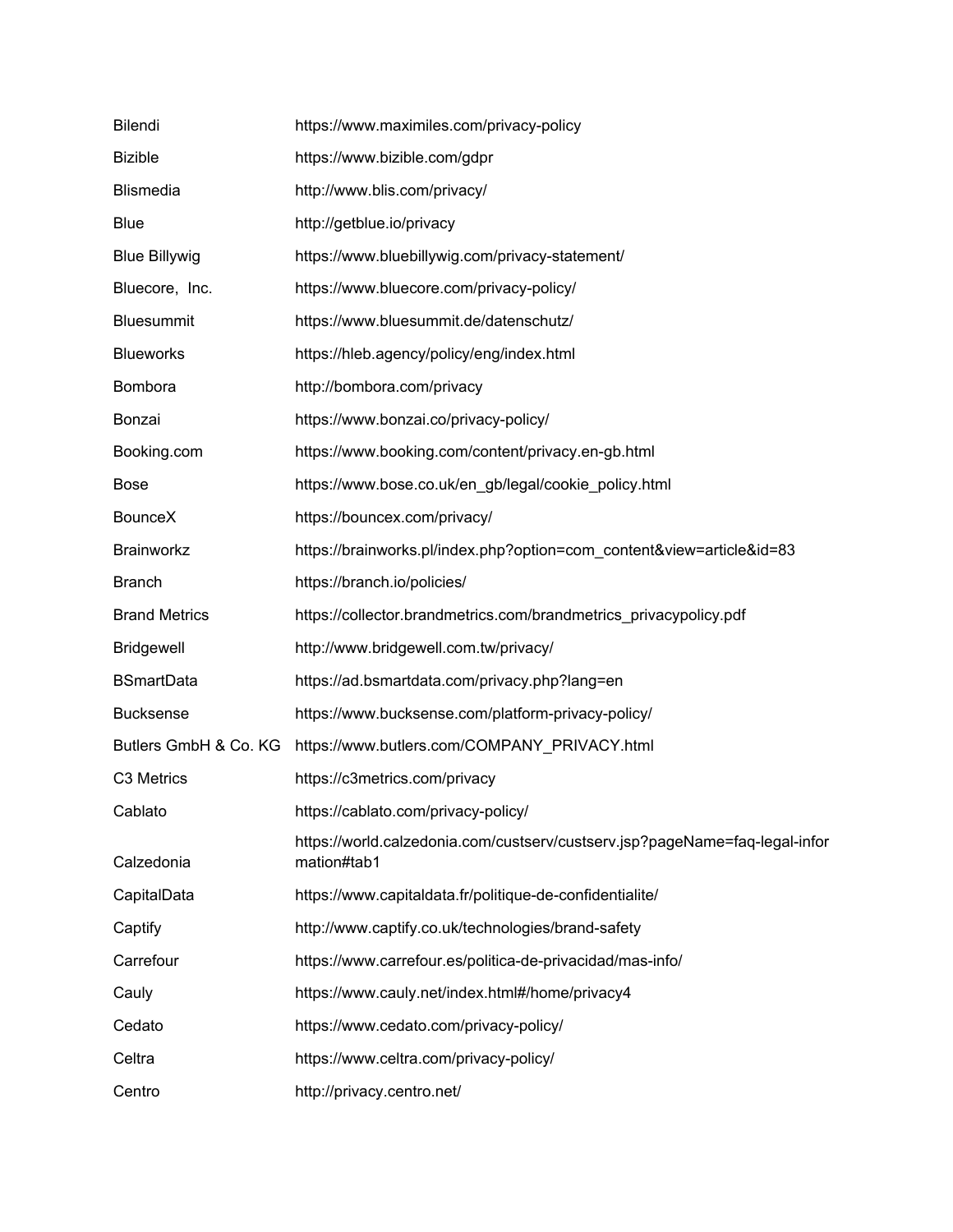| <b>Chalk Digital</b>         | https://www.chalkdigital.com/index.php/privacy-policy-2/      |
|------------------------------|---------------------------------------------------------------|
| ChannelAdvisor               | https://www.channeladvisor.com/privacy-policy/                |
| Chartboost                   | https://answers.chartboost.com/en-us/articles/200780269       |
| <b>Cheetah Mobile</b>        | http://ads.cmcm.com/privacy                                   |
| Cheq                         | https://www.cheq.ai/privacy                                   |
| Chitika                      | https://chitika.com/privacy-policy/                           |
| Cint                         | https://www.cint.com/participant-privacy-notice/              |
| Clickagy                     | https://www.clickagy.com/privacy/                             |
| <b>ClickForce</b>            | https://www.clickforce.com.tw/edcontent.php?lang=tw&tb=15     |
| Clickonometrics              | https://www.clickonometrics.com/optout/                       |
| Clickpoint                   | http://site.clickpoint.com/privacy                            |
| Clickwise                    | https://clickwise.net/section/terms                           |
| Clinch                       | https://clinch.co/pages/privacy.html                          |
| Clipcentric, Inc.            | https://clipcentric.com/privacy.bhtml                         |
| <b>Cloud Technologies</b>    | http://green.erne.co/assets/PolicyCT.pdf                      |
| Cloudflare                   | https://www.cloudflare.com/security-policy/                   |
| CoAdvertise                  | http://www.coadvertise.com/en/gdpr/                           |
| <b>Coastal Digital Group</b> | https://coastaldigitalgroup.com/cdg_privacypolicy.html        |
| CollegeHumor                 | https://www.dropout.tv/privacy                                |
| Combell                      | https://www.combell.com/nl/over-combell/privacy-policy        |
| <b>Commanders Act</b>        | https://www.commandersact.com/en/privacy/                     |
| communicationAds             | https://www.communicationads.net/aboutus/privacy/             |
| comScore                     | https://www.comscore.com/About-comScore/Privacy-Policy        |
| Connatix                     | https://connatix.com/privacy-policy/                          |
| Connexity                    | http://connexity.com/gb/privacy-policy/                       |
| Conrad                       | https://www.conrad.de/de/ueber-conrad/rechtliches/datenschutz |
| <b>Constant Contact</b>      | https://www.constantcontact.com/legal/privacy-statement       |
| <b>CONTXTFUL</b>             | https://www.contxtful.com/Privacy/                            |
| Conversant/CJ Affiliate      | https://www.conversantmedia.eu/legal/privacy-policy           |
| <b>Conversion Logic</b>      | http://www.conversionlogic.com/privacy-policy-overview/       |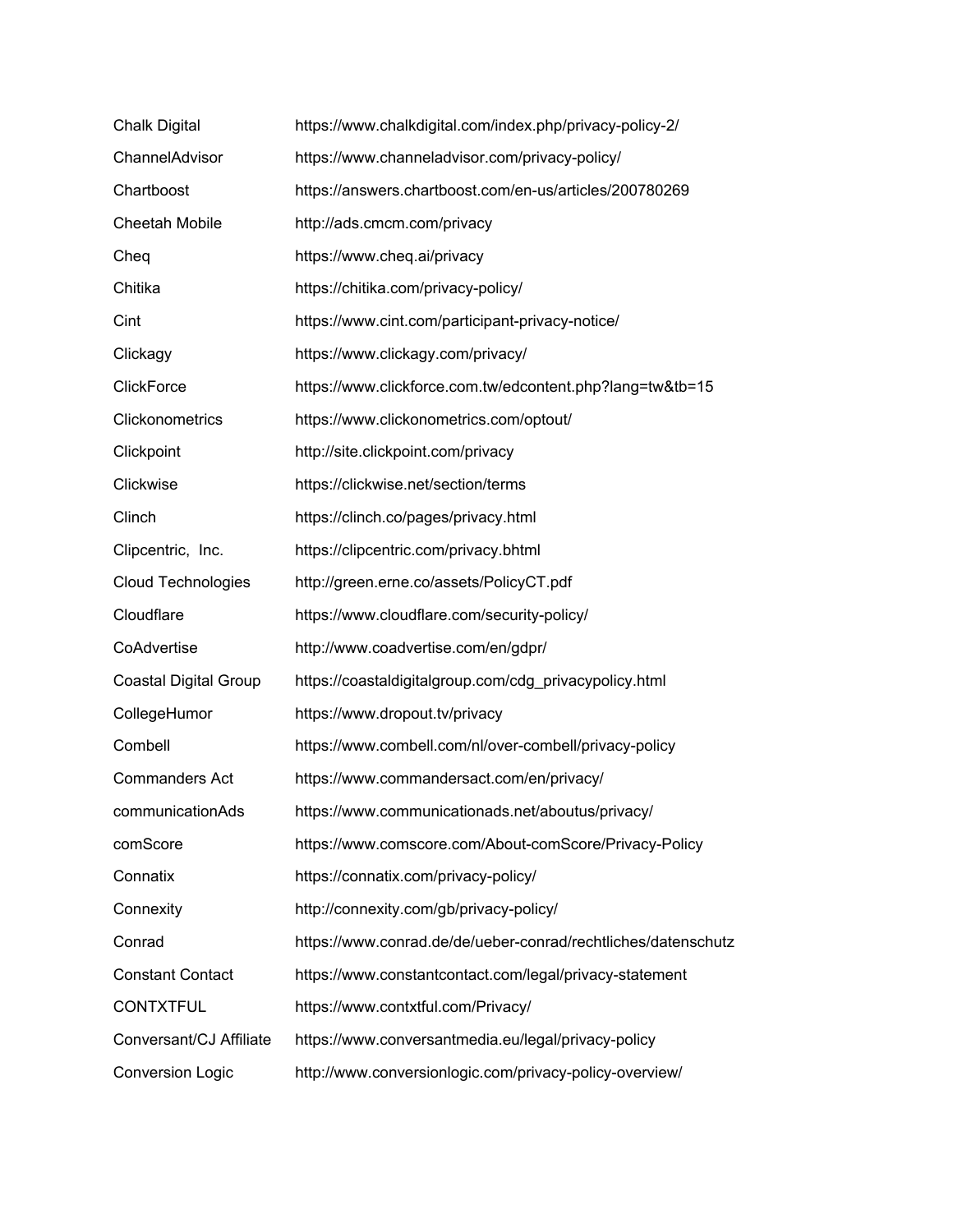| Conversive                   | https://conversive.nl/privacy/                                    |
|------------------------------|-------------------------------------------------------------------|
| Cortex                       | http://www.heraldweekly.com/privacy-policy/                       |
| coupling media               | https://www.coupling-media.de/datenschutz.html                    |
| Credebat                     | https://www.credebat.com/privacy-policy                           |
| Crimtan                      | https://crimtan.com/privacy-ctl/                                  |
| Criteo                       | https://www.criteo.com/privacy                                    |
| Critical Mix, Inc            | https://www.cmixadvance.com/privacy                               |
| CrossInstall, Inc.           | https://www.crossinstall.com/data                                 |
| Crucial Interactive Inc.     | https://www.crucialinteractive.com/privacy-policy/                |
| Crutchfield                  | https://www.crutchfield.com/support/privacy.aspx                  |
| <b>CUBED</b>                 | http://cubed.ai/privacy-policy/gdpr/                              |
| Cuebig                       | https://www.cuebiq.com/privacypolicy/                             |
| CyberAgent                   | https://privacy-policy.cyberagent.ai/index-en.html                |
| d3sv                         | http://www.d3sv.net/privacy/                                      |
| <b>DAC</b>                   | http://www.dac.co.jp/english/utility/rule                         |
|                              | DAPP GLOBAL LIMITED http://ad.duapps.com/gdpr/                    |
| Data2Decisions               | http://data2decisions.com/privacy-and-cookie-policy/              |
| DataExchanger                | https://www.dataexchanger.pl/privacy-policy                       |
| Datafy                       | http://www.datafy-software.com/cookie-policy/                     |
| <b>Datalicious</b>           | https://www.datalicious.com/privacy/                              |
| DataXu                       | https://www.dataxu.com/about-us/privacy/data-collection-platform/ |
| DaVinci11                    | http://www.adsfactor.com/gdpr.html                                |
| DeepIntent                   | https://www.deepintent.com/platformprivacypolicy                  |
| Delta Projects               | http://www.deltaprojects.com/data-collection-policy/              |
| <b>DeltaX</b>                | http://www.deltax.com/gdpr.html                                   |
| Demand Side Science,<br>Inc. | http://demand-side-science.jp/privacy                             |
| Demandbase                   | https://www.demandbase.com/privacy-policy/                        |
| <b>DENTSU</b>                | http://www.dentsu.co.jp/terms/data_policy.html                    |
| Dentsu Aegis Network         | http://www.dentsu.com/termsofuse/data_policy.html                 |
| Dianomi                      | https://www.dianomi.com/legal/privacy.epl                         |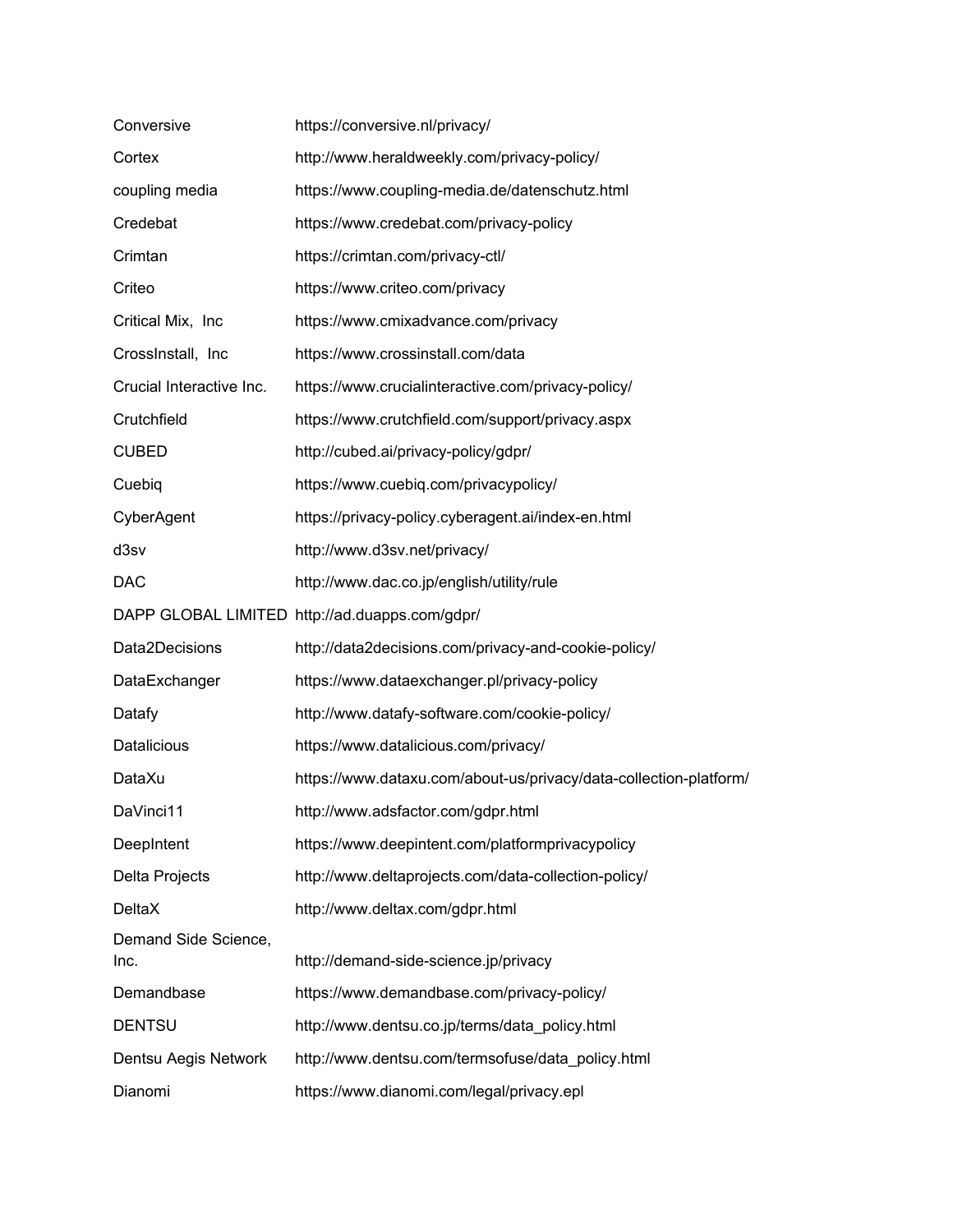| Digilant                     | https://www.digilant.com/privacy-policy/                                                                           |
|------------------------------|--------------------------------------------------------------------------------------------------------------------|
| Digiseg                      | http://www.digiseg.io/GDPR/                                                                                        |
| Digital Ad Systems,<br>Corp. | https://eu.dashboard.digitaladsystems.com/privacy.html                                                             |
| Digital Hub Hannover<br>GmbH | https://www.digitalhub-h.de/datenschutz/                                                                           |
| Digitec Galaxus AG           | https://www.digitec.ch/de/Wiki/2791                                                                                |
| Digitize                     | http://www.digitize.ie/online-privacy/                                                                             |
| direct interactive           | https://www.apartena.net/datenschutzerklaerung.html                                                                |
| Display.direct               | https://display.direct/wp-content/uploads/2018/04/Privacy-Policy.pdf                                               |
| DistroScale                  | http://www.distroscale.com/about/privacy-policy/                                                                   |
| Divvit AB                    | https://help.divvit.com/frequently-asked-questions/taking-data-privacy-seriously<br>-how-divvit-complies-with-gdpr |
| <b>DMA Institute</b>         | https://www.dma-institute.com/privacy-compliancy/                                                                  |
| Dochase                      | http://www.dochase.com/privacy.html                                                                                |
| Double Check                 | https://adchex.com/privacy-policy/                                                                                 |
| DoubleVerify                 | https://www.doubleverify.com/privacy/                                                                              |
| DPG Media BV                 | https://www.persgroep.nl/privacy                                                                                   |
| <b>DServe</b>                | http://dserve.dentsu360th.com/privacy-policy                                                                       |
| <b>Dstillery</b>             | https://dstillery.com/privacy-policy/                                                                              |
| <b>DTS</b>                   | https://client.adhslx.com/privacy.html                                                                             |
| Dumarca Gaming Ltd           | https://www.verajohn.com/about/privacy-policy                                                                      |
| <b>DYNADMIC</b>              | http://eu.dynadmic.com/privacy-policy/                                                                             |
| <b>DynAdmic Corporation</b>  | http://us.dynadmic.com/privacy-policy/                                                                             |
| Dynamic 1001 GmbH            | https://www.dynamic1001.com/Datenschutz.aspx                                                                       |
| Dynata                       | https://www.opinionoutpost.co.uk/en-gb/policies/privacy                                                            |
| E-Contenta                   | https://e-contenta.com/en/privacy/                                                                                 |
| E-Planning                   | https://www.e-planning.net/en/privacy.html                                                                         |
| Eacnur                       | https://eacnur.org/es/politica-privacidad                                                                          |
| <b>EASY Marketing GmbH</b>   | https://easy-m.de/privacy-en.php                                                                                   |
| EASYmedia                    | https://www.rvty.net/gdpr                                                                                          |
| eBay                         | https://www.ebay.com/help/policies/member-behaviour-policies/user-privacy-n                                        |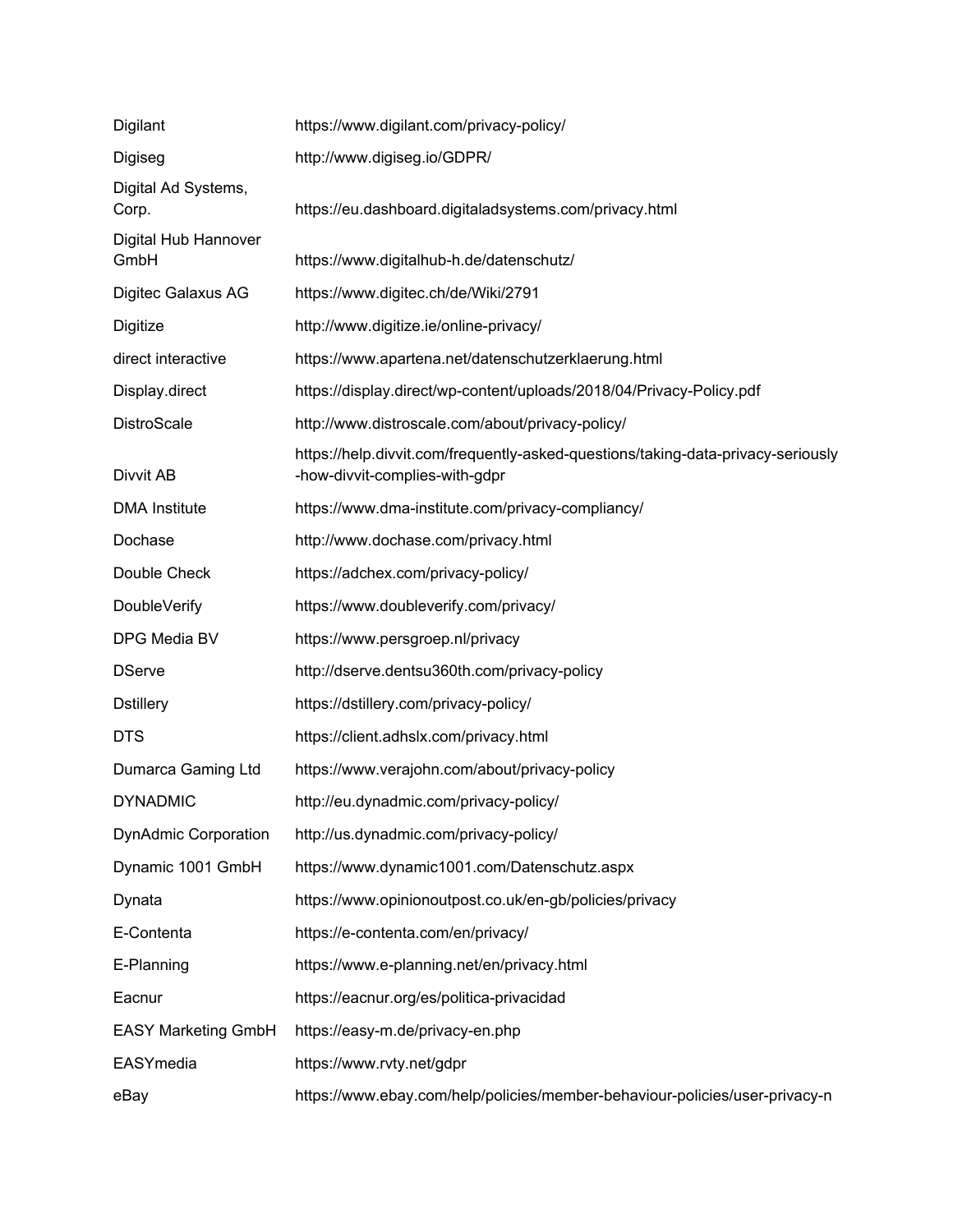|                            | otice-privacy-policy?id=4260#section12                                    |
|----------------------------|---------------------------------------------------------------------------|
| ebuilders                  | http://ebuilders.nl/privacy                                               |
| econda GmbH                | https://www.econda.de/service/datenschutz/                                |
| Edge NPD                   | http://edgenpd.com/privacy-policy/                                        |
| Effinity                   | https://www.effiliation.com/politique-confidentialite.html                |
| <b>EFICIENS</b>            | https://www.eficiens.com/privacy/                                         |
| eMarketingSolutions        | https://emarketingsolutions.es/privacy-policy                             |
| Emerse                     | https://www.emerse.com/privacy-policy/                                    |
| emetriq                    | https://www.emetriq.com/datenschutz/                                      |
| <b>EMX Digital</b>         | https://emxdigital.com/privacy                                            |
| Enbritely                  | http://enbrite.ly/privacy-policy-2/                                       |
| engageBDR                  | http://engagebdr.com/terms/EngageBDR_Buyer_Addendum_December_2015.<br>pdf |
| Ensighten                  | https://www.ensighten.com/privacy-policy/                                 |
| <b>ENVISIONX LTD</b>       | http://envisionx.co/privacy                                               |
| Epic Combo                 | http://adagnit.io/privacy-policy/                                         |
| Erate                      | http://www.eratead.com/privacy_policy.pdf                                 |
| <b>Essens</b>              | https://essens.no/privacy-policy/                                         |
| <b>ETERNA</b>              | https://www.eterna.de/datenschutz                                         |
| Etu Corporation            | https://www.etusolution.com/index.php/en/about/gdpr                       |
| Eulerian Technologies      | https://www.eulerian.com/en/privacy/                                      |
| <b>EVC</b>                 | http://morequalifiedleads.co.uk/privacy.html                              |
| Evidon                     | https://www.evidon.com/resources/privacy-statement/                       |
| Exactag                    | https://www.exactag.com/en/data-privacy                                   |
| Expedia, Inc.              | https://www.expedia.co.uk/p/support/privacy                               |
| Exponential                | http://exponential.com/privacy/                                           |
| Exposebox                  | http://www.exposebox.com/policy.html                                      |
| <b>Extreme Reach</b>       | https://extremereach.com/privacy-policy/                                  |
| <b>Eyereturn Marketing</b> | https://eyereturnmarketing.com/privacy/                                   |
| F Sharp                    | https://fsharp.co/privacy-policy                                          |
| F@N communications         | http://www.fancs.com/privacypolicy                                        |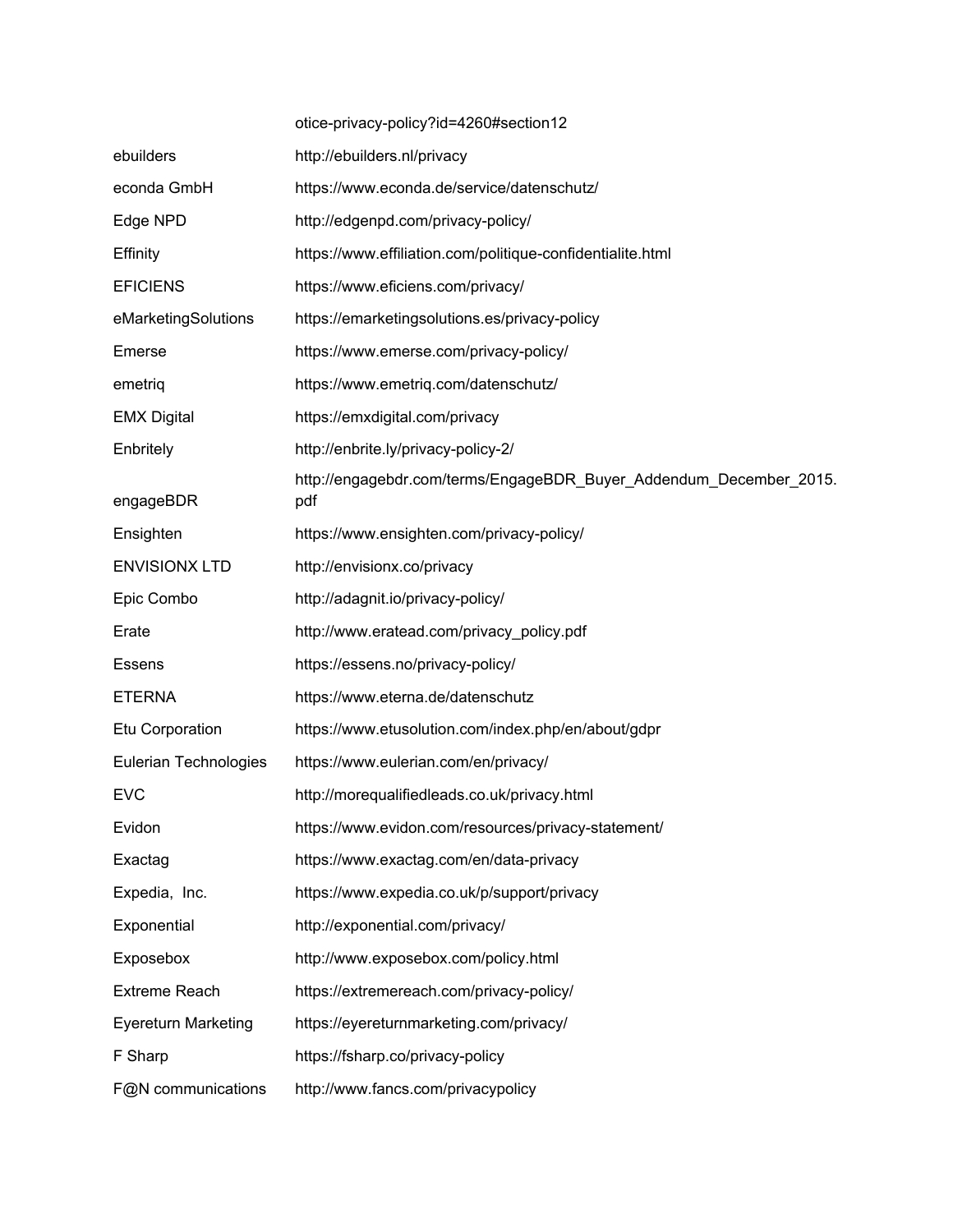| Facebook                                    | https://www.facebook.com/about/privacy/update                                                                                            |
|---------------------------------------------|------------------------------------------------------------------------------------------------------------------------------------------|
| Fastbooking SAS                             | https://www.fastbooking.com/privacy-policy/                                                                                              |
| firststars                                  | https://firststars.de/datenschutzeinstellungen                                                                                           |
| Fiverr                                      | https://www.fiverr.com/privacy-policy                                                                                                    |
| Flashtalking                                | http://www.flashtalking.com/first-party-ad-serving/                                                                                      |
| Flexitive                                   | https://app.flexitive.com/signup/privacy                                                                                                 |
| FlixMobility                                | https://www.flixbus.com/privacy-policy                                                                                                   |
| fluct                                       | https://corp.fluct.jp/privacy/                                                                                                           |
| <b>FLYWHEEL</b>                             | https://www.flywheel.jp/privacy-policy/                                                                                                  |
| Forbes                                      | https://www.forbes.com/privacy/english/                                                                                                  |
| Fospha                                      | https://fospha.com/privacy-policy/                                                                                                       |
| Foursquare                                  | https://foursquare.com/legal/privacy                                                                                                     |
| <b>Fractional Media</b>                     | https://www.fractionalmedia.com/privacy-policy                                                                                           |
| FranceTV Publicit <sup>V</sup> ©            | https://www.francetelevisions.fr/groupe/confidentialite/politique-de-confidentialit<br>e/quels-sont-mes-droits-et-comment-les-exercer-35 |
| Fraudlogix                                  | http://www.fraudlogix.com/privacy-policy/                                                                                                |
| Freckle IoT                                 | https://freckleiot.com/privacy-policy/                                                                                                   |
| FreeWheel                                   | https://www.freewheel.com/privacy-policy                                                                                                 |
| Fresh8 Gaming                               | https://www.fresh8gaming.com/privacy                                                                                                     |
| Fringe81                                    | http://www.fringe81.com/privacy/                                                                                                         |
| FuelX                                       | http://www.fuelx.com/privacy                                                                                                             |
| <b>FUSIO BY S4M</b>                         | http://www.s4m.io/privacy-policy/                                                                                                        |
| FXCM.com                                    | https://www.fxcm.com/uk/legal/data-protection-rights/                                                                                    |
| Fyber                                       | https://www.fyber.com/legal/gdpr-faqs/                                                                                                   |
| <b>GAMNED</b>                               | https://www.gamned.com/privacy-policy/                                                                                                   |
| GDM Services, Inc d/b/a<br><b>Fiksu DSP</b> | https://fiksu.com/gdpr/                                                                                                                  |
| Gemius                                      | https://www.gemius.com/cookie-policy.html                                                                                                |
| geolad GmbH                                 | https://geolad.com/privacy/                                                                                                              |
| GetIntent                                   | https://getintent.com/privacy/                                                                                                           |
| GfK                                         | https://sensic.net/                                                                                                                      |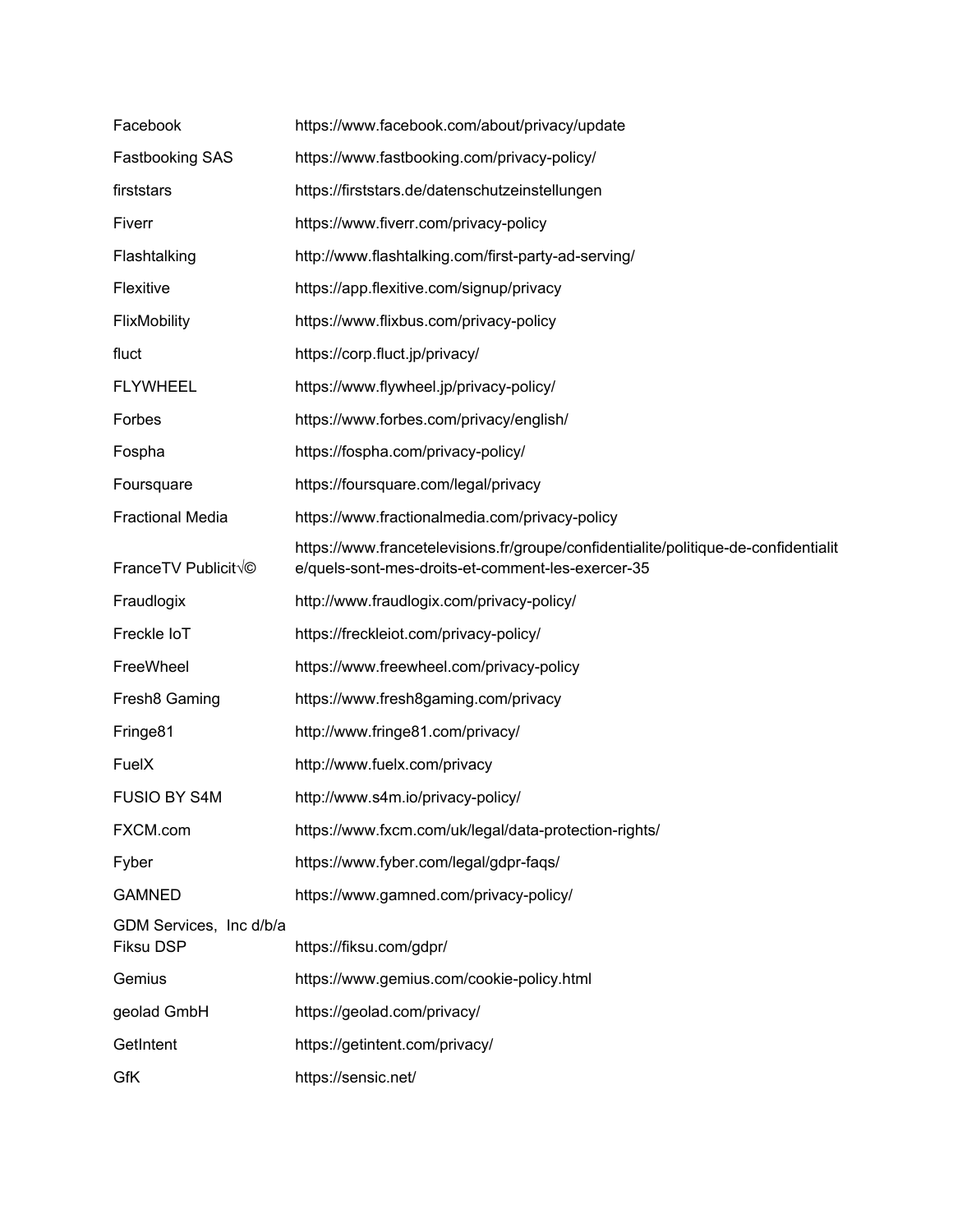| Giantmedia                  | http://giantmedia.com/about-giant/privacy-policy/                    |
|-----------------------------|----------------------------------------------------------------------|
| Glassdoor, Inc.             | https://www.glassdoor.com/gdpr/index.htm                             |
| GlobalWebIndex              | http://legal.trendstream.net/non-panellist_privacy_policy            |
| GO.PL                       | https://go.pl/polityka-bezpieczenstwa-danych-osobowych/              |
| GoBID                       | https://gobid.auction/privacy-policy/                                |
| <b>GoldSpot Media</b>       | https://corp.fluct.jp/privacy/gsm/                                   |
| Good-Loop                   | https://doc.good-loop.com/policy/privacy-policy.html                 |
| Goodway Group               | https://goodwaygroup.com/privacy-policy/                             |
| GP One                      | http://www.gsi-one.org/templates/gsi/en/files/privacy_policy.pdf     |
| <b>Grabit Interactive</b>   | https://kervit.com/privacy-policy/                                   |
| Gridsum                     | https://ad2.gridsumdissector.com/about-googleadwords-privacy?lang=en |
| GroovinAds                  | http://www.groovinads.com/en#privacy_modal                           |
| GroundhogTech               | https://www.ghtinc.com/privacy-policy/                               |
| GroundTruth                 | https://www.groundtruth.com/privacy-policy/                          |
| GroupM                      | https://www.groupm.com/privacy-policy                                |
| Gruuv Interactive           | https://www.gruuvinteractive.com/privacy-policy/                     |
| Gruvi                       | http://www.gruvi.tv/gdpr                                             |
| gskinner                    | https://createjs.com/legal/privacy.html                              |
| GumGum, Inc                 | https://gumgum.com/privacy-policy                                    |
| <b>Haensel AMS</b>          | https://haensel-ams.com/data-privacy/                                |
| Happyfication inc           | https://happyfication.com/privacy-policy/                            |
| Hargreaves Lansdown         | https://www.hl.co.uk/privacy-policy                                  |
| Hashtag'd                   | https://hashtagd.net/about/privacy                                   |
| HasOffer - Tune, Inc        | https://www.hasoffers.com/privacy-policy/                            |
| Havas Media France -<br>DBi | https://www.havasgroup.com/data-protection-policy/                   |
| hbfsTech                    | http://www.hbfstech.com/fr/privacy.html                              |
| <b>Herolens</b>             | https://herolens.com/privacy.html                                    |
| HockeyCurve                 | https://hockeycurve.com/optout.html                                  |
| <b>HOPLA Ads</b>            | https://hopla.online/privacy-policy/                                 |
| Hotels.com L. P.            | https://uk.hotels.com/customer_care/privacy.html                     |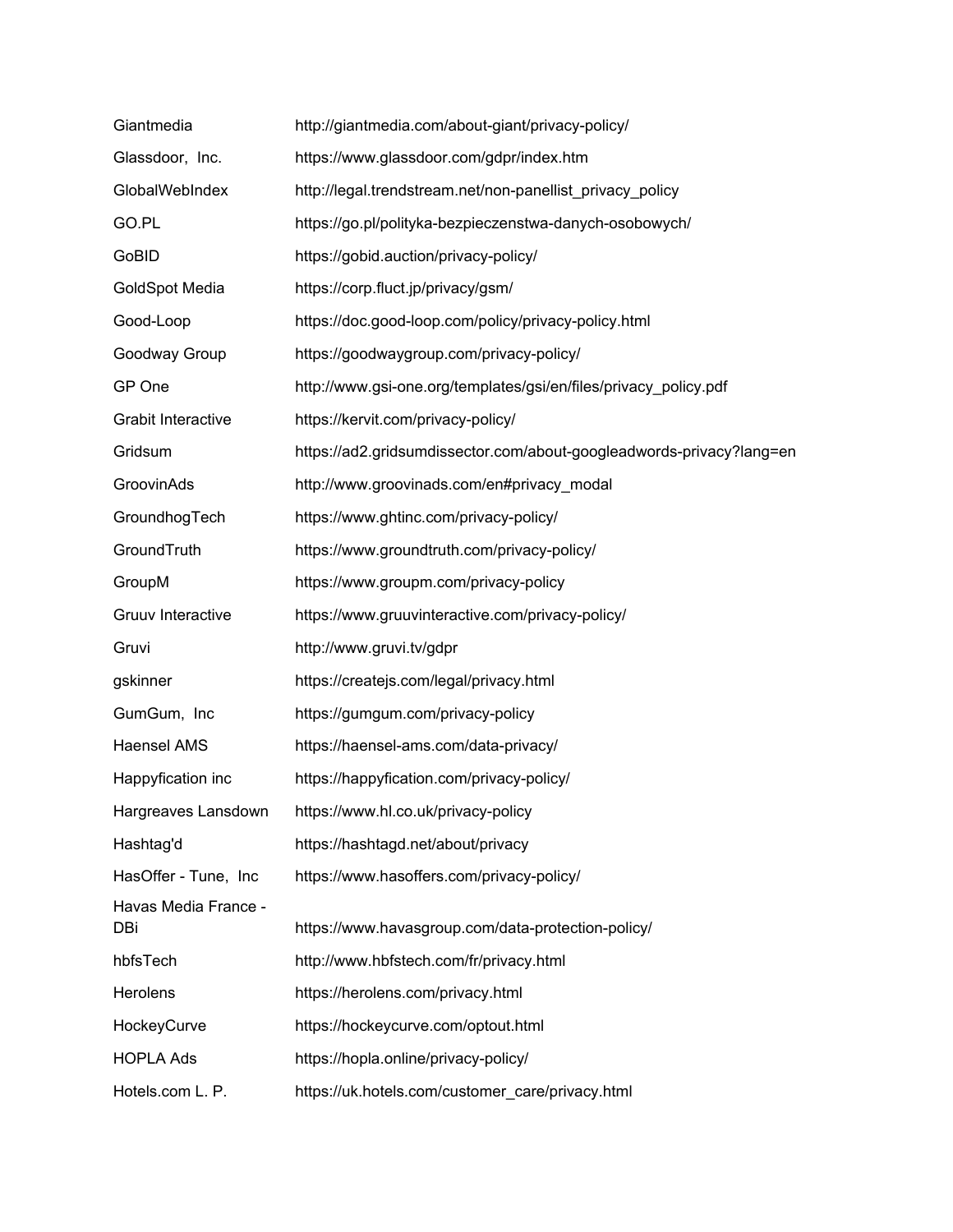| Housing.com                   | https://housing.com/terms.html                                           |
|-------------------------------|--------------------------------------------------------------------------|
| HQ GmbH                       | https://www.hqgmbh.eu/datenschutz.html                                   |
| Human Made Machine<br>Limited | https://surveymachine.io/#privacy                                        |
| hurra.com                     | http://www.hurra.com/impressum                                           |
| hybrid.ai                     | https://hybrid.ai/data protection policy                                 |
| <b>iBILLBOARD</b>             | http://www.ibillboard.com/privacymanagement/                             |
| <b>IBM</b>                    | https://www.ibm.com/customer-engagement/digital-marketing/gdpr           |
| <b>IGAWorks</b>               | http://www.igaworks.com/en/rule_user.html                                |
| Ignition One                  | https://www.ignitionone.com/privacy-policy/gdpr-subject-access-requests/ |
| IgnitionAI                    | http://www.ignition.ai/privacy-policy                                    |
| Impact                        | https://impact.com/privacy-policy/                                       |
| Improve Digital               | https://www.improvedigital.com/privacy-policy/                           |
| <b>INCUBIQ</b>                | https://www.wootled.com/privacy                                          |
| Index Exchange                | http://www.indexexchange.com/privacy/                                    |
| Infectious Media              | https://impressiondesk.com/                                              |
| <b>INFINIA</b>                | https://www.infiniamobile.com/politica-de-privacidad/                    |
| <b>INFOnline</b>              | https://www.infonline.de/datenschutz/                                    |
| Ingenious Technologies        | https://www.ingenioustechnologies.com/privacy-policy/                    |
| Inmind                        | https://opinion.com.ua/Default.aspx?p=confidential&l=1                   |
| InMobi                        | https://www.inmobi.com/privacy-policy-for-eea                            |
| Innity                        | https://www.innity.com/privacy-policy.php                                |
| Innovid                       | http://www.innovid.com/privacy-policy                                    |
| Inskin Media                  | http://www.inskinmedia.com/privacy-policy.html                           |
| Inspired Mobile               | https://www.inspired-mobile.com/GDPR-how/                                |
| <b>Instant Ads</b>            | https://instantads.telefonica.com/privacy-policy.html                    |
| Instinctive                   | https://instinctive.io/privacy                                           |
| Integral Ad Science           | http://www.integralads.com/privacy-policy                                |
| intelliAd                     | https://www.intelliad.de/datenschutz                                     |
| Interplus                     | https://www.now-tracking.com/privacy.html                                |
| Interpolls                    | https://www.interpolls.com/privacy                                       |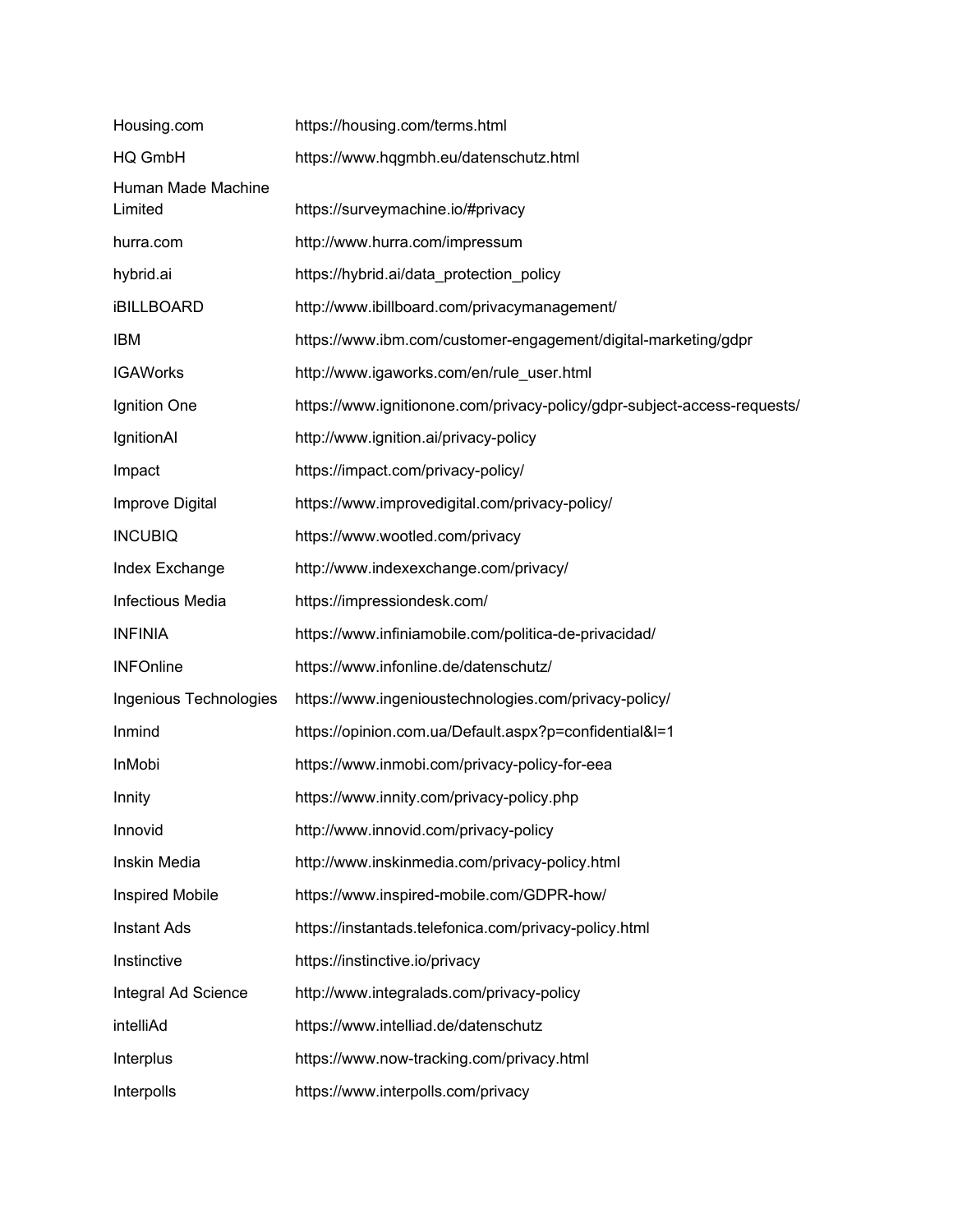| Interpublic Group                            | https://www.interpublic.com/privacy-notice                                                |
|----------------------------------------------|-------------------------------------------------------------------------------------------|
| Interrogare GmbH                             | https://www.interrogare.de/en/contact/data-protection/                                    |
| Intimate Merger                              | https://corp.intimatemerger.com/privacypolicy-en/                                         |
| <b>IOTEC</b>                                 | https://www.iotecglobal.com/privacy-policy/                                               |
| <b>IPONWEB</b>                               | http://www.bidswitch.com/privacy-policy/                                                  |
| iProspect                                    | https://www.iprospect.com/en/ph/privacy-policy/                                           |
| <b>IQM</b>                                   | https://iqm.com/privacy-policy                                                            |
| ironSource Mobile                            | https://developers.ironsrc.com/ironsource-mobile/air/ironsource-mobile-privacy<br>-policy |
| Isobar Czech Republic                        | https://www.isobar.com/cz/en/privacy/                                                     |
| Jampp                                        | https://jampp.com/privacy-policy/                                                         |
| Jivox                                        | http://www.jivox.com/privacy/                                                             |
| Journey by CAKE                              | http://getcake.com/privacy-policy/#rights                                                 |
| Joystick Interactive                         | http://joystickinteractive.com/privacy.html                                               |
| Justpremium                                  | https://justpremium.com/terms-conditions/?section=privacy_policy                          |
| <b>JustWatch</b>                             | https://www.justwatch.com/uk/imprint                                                      |
| <b>JYSK LINNEN'N</b><br><b>FURNITURE O√ú</b> | https://www.jysk.ee/cookies                                                               |
| Kadam                                        | https://www.kadam.net/ru/privacy-policy                                                   |
| Kantar                                       | https://www.kantarmedia.com/global/privacy-statement                                      |
| <b>KAYAK</b>                                 | https://www.kayak.com/privacy                                                             |
| Kayzen                                       | https://docs.google.com/document/d/1fdKB858jH_rrs2rwhaS0lzQwvB-JP-uMjf<br>hONgzlZz4/edit  |
| <b>KEEN</b>                                  | https://www.ingenio.com/privacypolicy                                                     |
| Kelkoo                                       | https://www.kelkoo.fr/info-societe/politique-confidentialite                              |
| <b>KeyCDN</b>                                | https://www.keycdn.com/gdpr                                                               |
| Keymantics                                   | https://www.keymantics.com/assets/privacy-policy.pdf                                      |
| Kimia Group                                  | https://kimiagroup.com/en/privacy-policy.html                                             |
| Knorex                                       | https://www.knorex.com/privacy                                                            |
| Kochava                                      | https://www.kochava.com/support-privacy/                                                  |
| <b>KPI Solutions</b>                         | https://www.adv.admeme.net/en/privacy/optout.html                                         |
| Kupona                                       | https://www.kupona.de/datenschutz                                                         |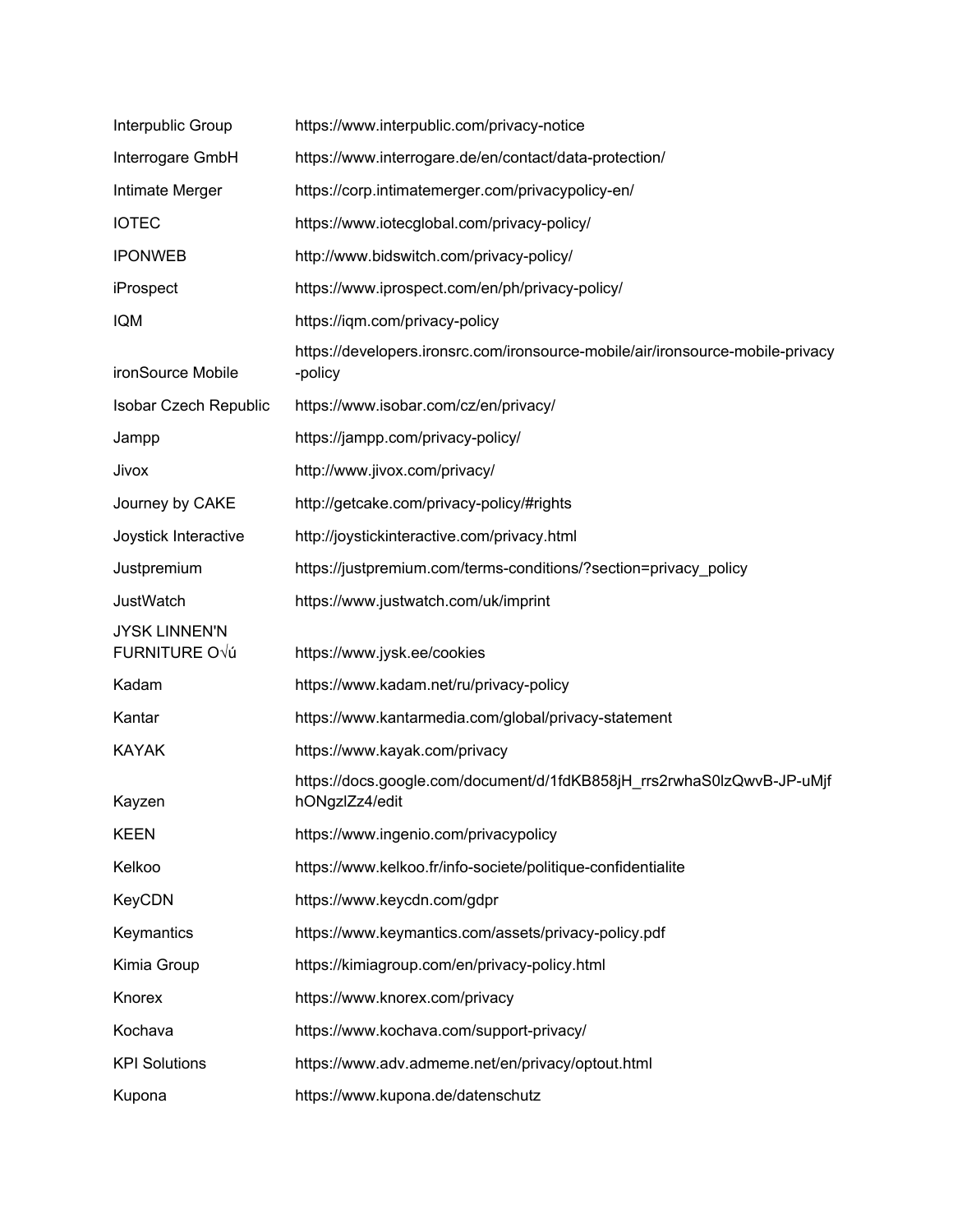| Kwanko                                | http://www.kwanko.com/gdpr                                                |
|---------------------------------------|---------------------------------------------------------------------------|
| Kwanzoo                               | http://www.kwanzoo.com/cms/gdpr-privacy-addendum/                         |
| <b>LANDS' END</b>                     | https://www.landsend.com/customerservice/legal_policies/privacy/          |
| lead alliance GmbH                    | https://www.lead-alliance.net/dataprotection                              |
| LeadBolt                              | https://www.leadbolt.com/privacy                                          |
| LendGo & Innovative<br><b>Metrics</b> | https://ads.innovativeadserver.com/gdrp                                   |
| Lifesight                             | https://www.lifesight.io/privacy-policy-eng/                              |
| LifeStreet                            | http://www.lifestreet.com/privacy                                         |
| Liftoff                               | https://liftoff.io/privacy-policy/                                        |
| Ligatus                               | https://www.ligatus.com/en/privacy-policy                                 |
| <b>LINK Institut</b>                  | http://www.link.ch/privacy                                                |
| LinkedIn                              | https://www.linkedin.com/legal/privacy-policy                             |
| Linkstorm                             | https://www.linkstorm.net/privacy/                                        |
| ListenLoop                            | https://listenloop.com/user-consent-policy                                |
| LiveIntent                            | https://liveintent.com/services-privacy-policy/                           |
| LivelyImpact                          | http://www.livelyimpact.com/privacy-policy.html                           |
| LivePartners                          | https://www.livepartners.com/confidentiality.html                         |
| LiveRamp                              | https://liveramp.com/service-privacy-policy/                              |
| <b>LKQD</b>                           | https://www.nexstardigital.com/privacy/                                   |
| LnData                                | https://www.admaster.com.cn/en/about_us/privacy                           |
| Localsensor                           | https://www.localsensor.com/privacy.html                                  |
| Localstars                            | https://www.localstars.com/localstars-privacy-policy                      |
| <b>Location Sciences</b>              | https://www.locationsciences.ai/privacy-policy/                           |
| <b>LOKA Research</b>                  | https://lokaplatform.com/privacy/                                         |
| LoopMe                                | https://loopme.com/privacy/                                               |
| Lotame                                | https://www.lotame.com/about-lotame/privacy/                              |
| LotLinx®                              | https://www.lotlinx.com/privacy-statement/                                |
| Louder                                | http://louder.com.au/privacy/                                             |
| Lucid                                 | https://luc.id/gdpr                                                       |
| Lucidity                              | https://3hdyii5456535a15cj8q93z9-wpengine.netdna-ssl.com/wp-content/uploa |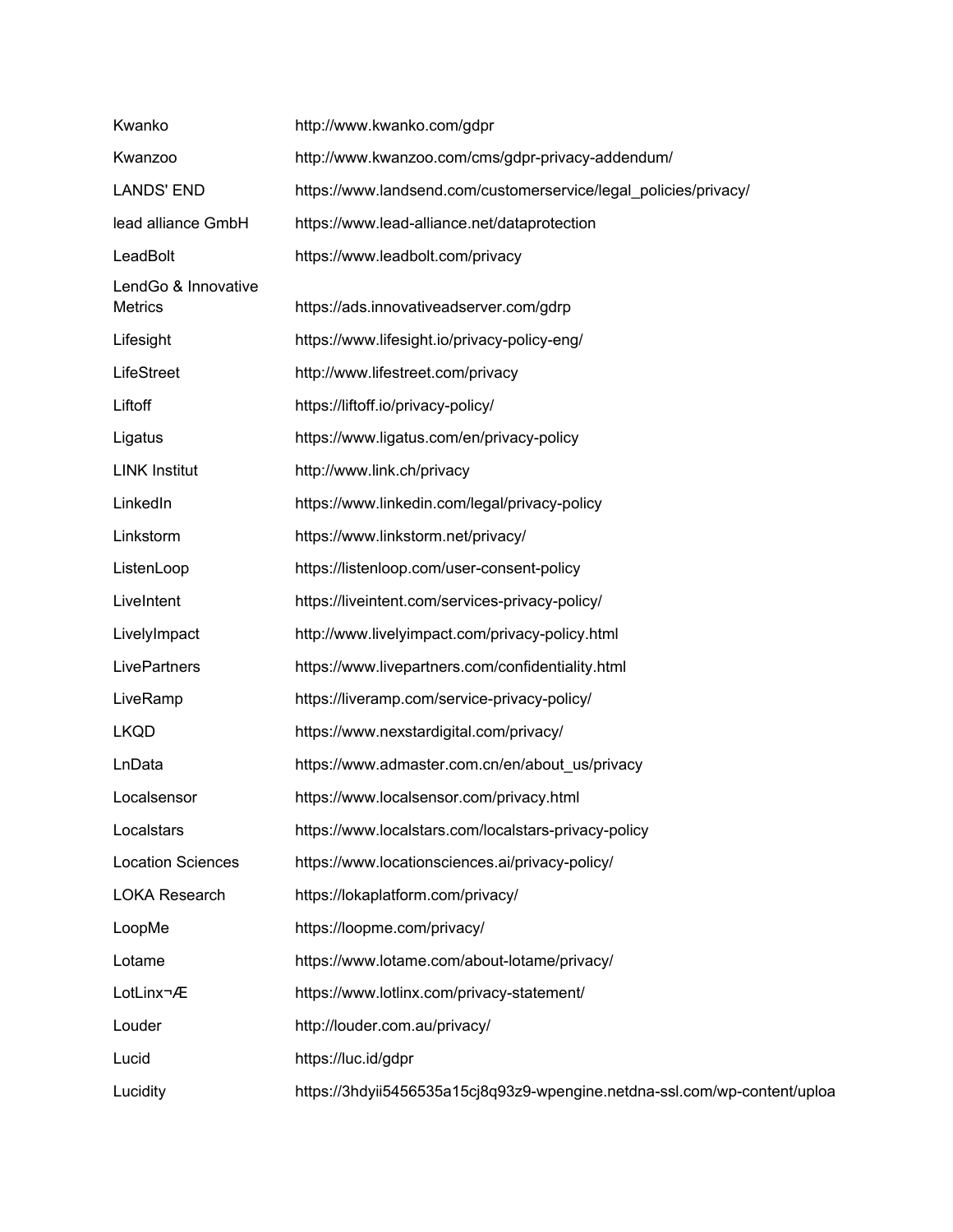|                                                    | ds/2018/04/Lucidity.tech-Privacy-Policy.docx.pdf                                                                                         |
|----------------------------------------------------|------------------------------------------------------------------------------------------------------------------------------------------|
| M, P, NEWMEDIA                                     | https://www.mp-newmedia.com/datenschutz                                                                                                  |
| Macromill group                                    | https://www.metrixlab.com/privacy-statement/                                                                                             |
| <b>MADGIC</b>                                      | https://www.madgic.com/privacy-and-protection-policy/                                                                                    |
| Madington                                          | https://delivered-by-madington.com/dat-privacy-policy/                                                                                   |
| Maelico LTD                                        | http://hyperadx.com/privacy_policy                                                                                                       |
| Mail.ru                                            | https://help.mail.ru/mail-help/UA                                                                                                        |
| MainADV                                            | http://www.mainad.com/privacy-policy                                                                                                     |
| Manage.com                                         | https://www.manage.com/privacy-policy/                                                                                                   |
| Market Points, Inc.                                | http://www.marketpointsinc.com/privacy.html                                                                                              |
| <b>Marketing Science</b><br>Consulting Group, Inc. | http://mktsci.com/privacy_policy.htm                                                                                                     |
| <b>Marketing Town</b>                              | https://m-t.io/privacy                                                                                                                   |
| Markit                                             | https://www.markitdigital.com/products/ads/privacy-policy/                                                                               |
| Mashero                                            | http://www.mashero.com/en/privacy-protection                                                                                             |
| Maverick                                           | https://www.mvrck.co.jp/privacy/about-targeting-ad/                                                                                      |
| MaxCDN                                             | https://www.stackpath.com/legal/privacy-statement/                                                                                       |
| Maytrics                                           | https://www.maytrics.com/privacy.php                                                                                                     |
| <b>MBR Targeting Gmbh</b>                          | https://www.stroeer.de/fileadmin/de/Konvergenz_und_Konzepte/Daten_und_T<br>echnologien/Stroeer_SSP/Downloads/Datenschutz_Stroeer_SSP.pdf |
| Media Force                                        | http://www.mediaforce.com/privacy.html                                                                                                   |
| Media Lab Limited                                  | http://www.medialab.group/index.html#privacycenter                                                                                       |
| Media.net                                          | https://www.media.net/en/privacy-policy                                                                                                  |
| media.ventive GmbH                                 | http://www.contentspread.net/?page=privacy                                                                                               |
| Mediahead                                          | http://mediahead.com                                                                                                                     |
| Medialabs                                          | https://medialabs.es/privacy-policy                                                                                                      |
| MediaMath                                          | http://www.mediamath.com/privacy-policy/                                                                                                 |
| <b>MEDIAN</b>                                      | http://www.median.eu/en/privacy-policy/                                                                                                  |
| MediaPal                                           | http://mediapal.net/gdpr-compliance                                                                                                      |
| Mediarithmics                                      | https://www.mediarithmics.com/en/data-privacy.html                                                                                       |
| mediasmart                                         | https://mediasmart.io/privacy/                                                                                                           |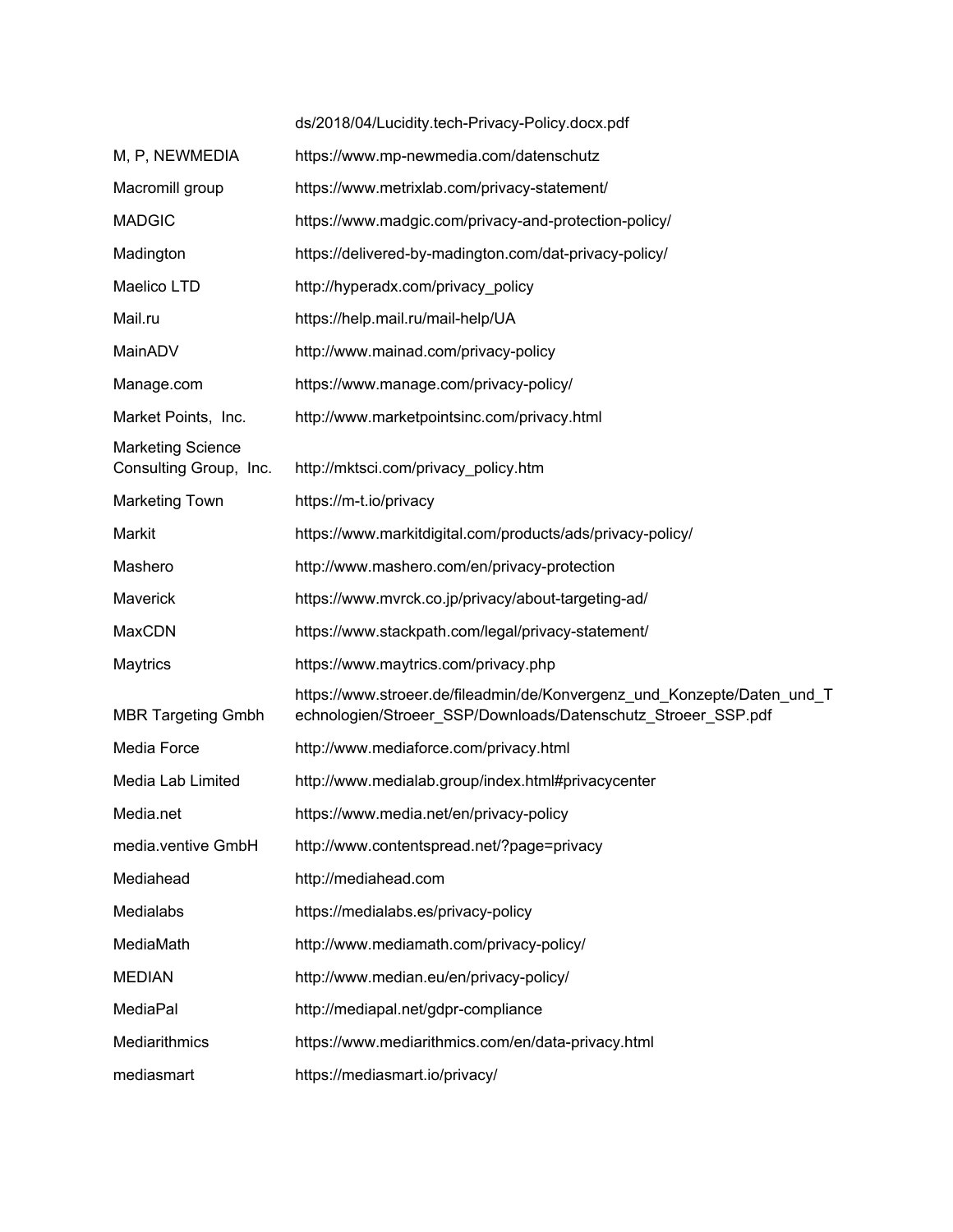| MediaWallah                                  | http://mediawallah.com/privacy-policy/                                    |
|----------------------------------------------|---------------------------------------------------------------------------|
| <b>Meetrics</b>                              | https://www.meetrics.com/en/data-privacy/                                 |
| Metalyzer                                    | https://metapeople.com/datenschutz/                                       |
| MGID Inc.                                    | https://www.mgid.com/privacy-policy                                       |
| <b>MHU</b>                                   | http://adprov.io/privacy-policy/                                          |
| Miaozhen Systems                             | http://www.miaozhen.com/index.php/EN/Index/articontent/articleid/202.html |
| MicroAd                                      | https://www.microad.co.jp/privacy/                                        |
| Microsoft                                    | https://privacy.microsoft.com/en-us/privacystatement                      |
| Milanoo                                      | https://www.milanoo.com/help/index-id-1459-childcat-2043.html             |
| Millemedia                                   | https://www.millemedia.de/datenschutz/                                    |
| MindTake Research                            | https://www.mindtake.com/en/reppublika-privacy-policy                     |
| Mintegral                                    | https://www.mintegral.com/en/privacy                                      |
| MiQ                                          | http://wearemiq.com/privacy-policy/                                       |
| <b>Mixmarket Affiliate</b><br><b>Network</b> | http://mixmarket.biz/confidential/                                        |
| Mixpo                                        | http://www.netsertive.com/privacy-policy/                                 |
| Mobfox                                       | https://www.mobfox.com/gdpr/                                              |
| mobilcom-debitel                             | https://www.mobilcom-debitel.de/legal/datenschutz/                        |
| <b>Mobile Innovations</b>                    | http://paypersale.ru/index/optout                                         |
| Mobitrans                                    | http://www.mobitrans.net/privacy-policy/                                  |
| Mobpro                                       | http://mobpro.com/privacy.html                                            |
| Mobusi                                       | https://www.mobusi.com/privacy.en.html                                    |
| Mobvista/Mintegral                           | https://www.mintegral.com/en/privacy                                      |
|                                              | modellbau universe GbR https://www.modellbau-universe.de/datenschutz.htm  |
| Moloco Ads                                   | http://www.molocoads.com/private-policy.html                              |
| Momentum                                     | https://www.m0mentum.co.jp/ja/privacy-policy.html                         |
| Mopedo                                       | http://mopedo.com/privacy-terms/                                          |
| Movable Ink                                  | https://movableink.com/legal/privacy                                      |
| <b>Mozoo</b>                                 | https://www.mozoo.com/privacy-policy                                      |
| <b>MSI-ACI</b>                               | http://site.msi-aci.com/Home/FlexTrackPrivacy                             |
| N <sub>2</sub>                               | https://n2.fi/privacy-policy/                                             |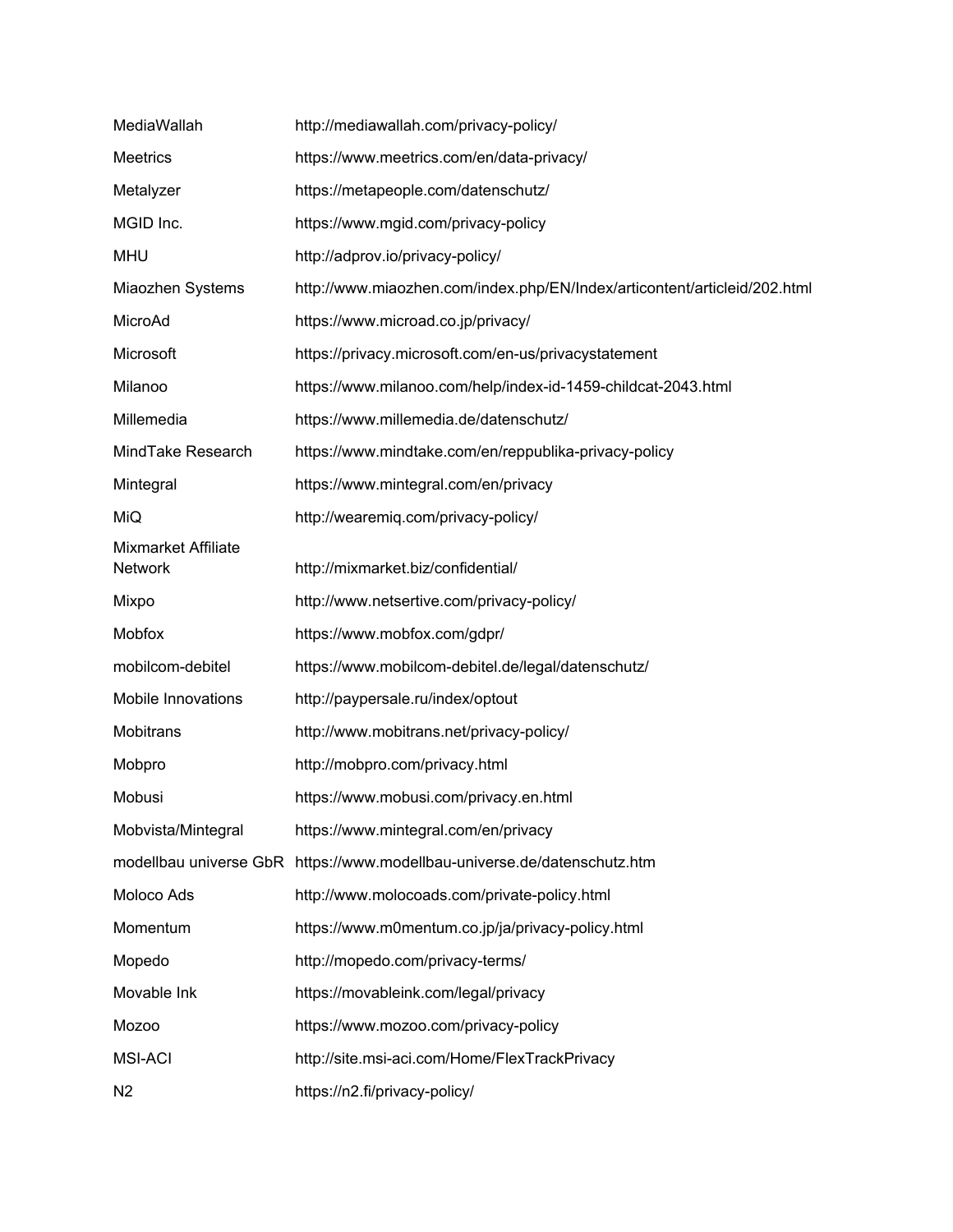| Nano Interactive          | http://www.nanointeractive.com/privacy                                     |
|---------------------------|----------------------------------------------------------------------------|
| Naoplay                   | http://www.digigladd.com/privacy.php                                       |
| Native Touch              | https://nativetouch.com/privacy-policy/                                    |
| NativeAds.com             | https://nativeads.com/privacy-policy.php                                   |
| Navegg                    | https://www.navegg.com/en/privacy-policy/                                  |
| Neodata Group             | https://www.neodatagroup.com/en/security-policy                            |
| <b>NEORY GmbH</b>         | https://www.neory.com/privacy.html                                         |
| Net Info                  | https://www.netinfocompany.bg/privacy.php                                  |
| <b>NET-Metrix AG</b>      | https://www.net-metrix.ch/ueber-uns/datenschutzerklaerung                  |
| <b>NETBET</b>             | https://affiliates.netbet.gr/en/terms-conditions.html                      |
| <b>Netflix</b>            | http://www.netflix.com/google-3PAS-info                                    |
| Netquest                  | https://www.nicequest.com/us/privacy                                       |
| Netscore                  | http://netscore.pl/polityka-prywatnosci/                                   |
| <b>NetSuccess</b>         | https://www.inres.sk/optout/index_sk.html                                  |
| Neural.ONE                | https://web.neural.one/privacy-policy/                                     |
| Neustar                   | https://www.home.neustar/privacy                                           |
| <b>NEXD</b>               | https://nexd.com/privacy-policy/                                           |
| NextRoll, Inc.            | https://www.nextroll.com/privacy                                           |
| Nexus Soft                | https://www.nexus-soft.org/index/privacy                                   |
| Nielsen                   | https://www.nielsen.com/us/en/legal/privacy-statement/digital-measurement/ |
| NinthDecimal              | https://www.ninthdecimal.com/privacy/                                      |
| nmd                       | http://nmd.dk/home/gdpr/                                                   |
| Nordisk Film A/S          | http://adnordic.eu/privacypolicy.html                                      |
| Norstat                   | https://www.norstatpanel.com/data-protection                               |
| Novem                     | http://www.novem.pl/doc/Novem_polityka_prywatnosci.pdf                     |
| nugg.ad                   | https://nugg.ad/de/datenschutz/allgemeine-informationen.html               |
| numberly                  | https://numberly.com/en/privacy/                                           |
| <b>NUROFY AS</b>          | https://nurofy.com/privacy-policy/                                         |
| Oath                      | https://policies.oath.com/xw/en/oath/privacy/enterprise/b2bprivacypolicy/  |
| <b>Objective Partners</b> | https://www.objectivepartners.com/cookie-policy-and-privacy-statement/     |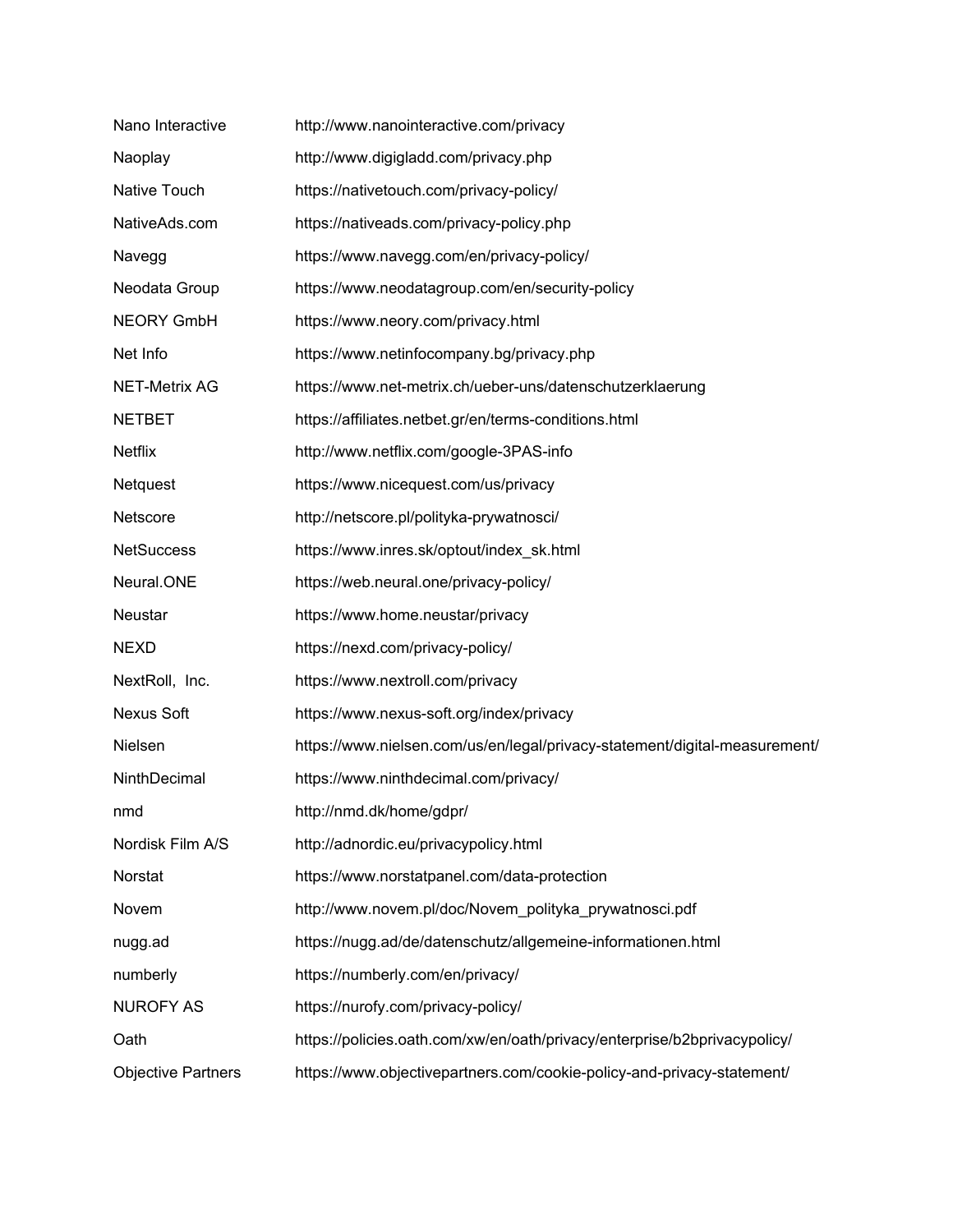| Octaive.com                         | https://www.octaive.com/privacy                                                             |
|-------------------------------------|---------------------------------------------------------------------------------------------|
| Ogury Ltd                           | https://ogury.com/privacy-policy/#the-data-collection-opt-out                               |
| Omnicom Media Group                 | https://www.omnicommediagroup.com/disclaimer.htm                                            |
| OmniVirt                            | https://www.omnivirt.com/tos/privacy/                                                       |
| On Device Research                  | https://ondeviceresearch.com/GDPR                                                           |
| OneDigitalAd<br>Technologies        | https://www.onedigitalad.com/privacy/privacyPolicy.html                                     |
| OneTag                              | https://www.onetag.net/privacy/                                                             |
| Onseo                               | http://onseo.biz/index.php/privacy-policy/                                                  |
| OpenLedger ApS                      | https://hubdsp.com/assets_new/files/privacy_policy.pdf                                      |
| OpenSlate                           | https://www.openslate.com/general-data-protection-regulation-gdpr-complianc<br>e-statement/ |
| <b>OpenX Technologies</b>           | https://www.openx.com/legal/privacy-policy/                                                 |
| OpinionAds                          | https://opinionads.com/privacy                                                              |
| Optimise                            | https://www.optimisemedia.com/privacy-policy                                                |
| Optimize LCC D.B.A<br>Genius Monkey | https://www.geniusmonkey.com/gdpr.php                                                       |
| Optomaton                           | http://optomaton.com/privacy.html                                                           |
| Oracle Data Cloud                   | https://www.oracle.com/legal/privacy/marketing-cloud-data-cloud-privacy-policy<br>.html     |
| <b>Orange Advertising</b>           | https://www.orangeadvertising.fr/confidentialite-et-cookies/                                |
| Orbis Video                         | http://www.orbisvideo.com/privacy-policy/                                                   |
| ORTEC   adscience                   | https://www.ortecadscience.com/privacy-policy/                                              |
| <b>OSCARO COM</b>                   | https://www.oscaro.com/fr/info/securite-confidentialite                                     |
| <b>OTTO</b>                         | https://www.otto.de/shoppages/service/datenschutz                                           |
| Outbrain Inc.                       | https://www.outbrain.com/legal/amplify-terms#privacy-policy                                 |
| <b>OVC GmbH</b>                     | https://www.kissnofrog.com/legal/privacy                                                    |
| Overstock                           | https://help.overstock.com/help/s/article/PRIVACY-AND-SECURITY-POLICY                       |
|                                     | Oxford BioChronometrics https://oxford-biochron.com/privacy-policy/                         |
| Parrable                            | https://www.parrable.com/privacy                                                            |
| Parsec Media Inc                    | http://www.parsec.media/privacy-policy/                                                     |
| Parship                             | https://www.parship.de/privacypolicy/                                                       |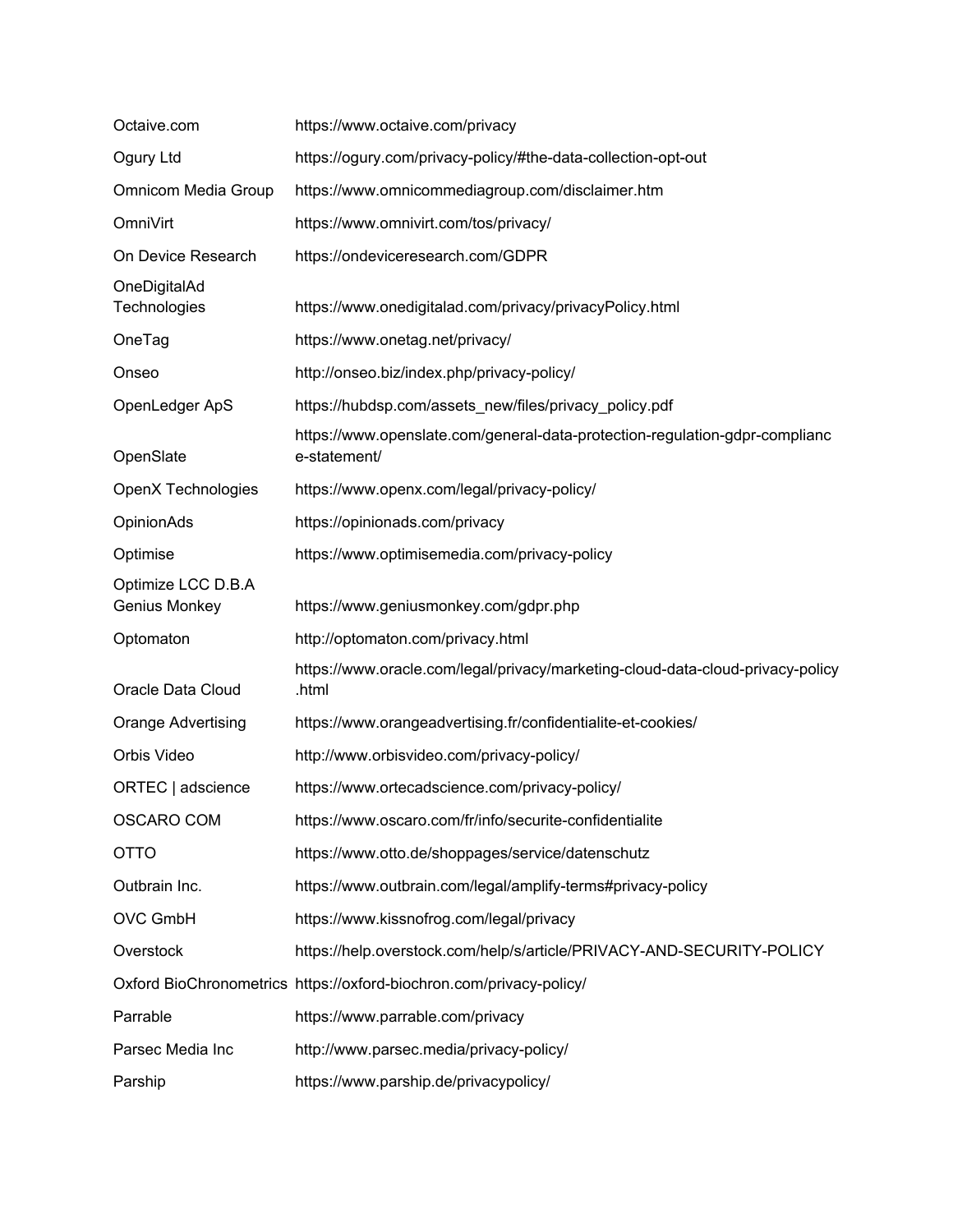| Pathmatics                        | https://www.pathmatics.com/privacy#advertising                                            |
|-----------------------------------|-------------------------------------------------------------------------------------------|
| Perfect Audience                  | https://www.perfectaudience.com/privacy/                                                  |
| <b>PERMODO</b>                    | http://permodo.com/de/privacy.html                                                        |
| Persona.ly                        | http://persona.ly/privacy_policy                                                          |
| Pexi B.V.                         | https://pexi.nl/privacy-policy                                                            |
| <b>Phaistos Networks</b>          | http://adman.gr/gdpr                                                                      |
| Pi-rate / pubintl                 | https://pi-rate.com.au/privacy.html                                                       |
| Pixalate                          | http://www.pixalate.com/privacypolicy/                                                    |
| Piximedia                         | https://piximedia.com/privacy/?lang=en                                                    |
| Placecast                         | https://www.emodoinc.com/privacy-policy/                                                  |
| Placed                            | https://www.placed.com/privacy-policy                                                     |
| Plan.Net Performance              | https://www.plan-net.com/en/privacy-policy.html                                           |
| Platform161                       | https://platform161.com/cookie-and-privacy-policy/                                        |
| Platform360                       | http://platform360.co/privacy.html                                                        |
| PlatformOne                       | https://www.platform-one.co.jp/data/                                                      |
| PLAYGROUND XYZ                    | https://playground.xyz/privacy/privacy-policy.pdf                                         |
| <b>PMG</b>                        | https://www.pmg.com/privacy-policy/                                                       |
| Polldaddy                         | https://automattic.com/privacy/                                                           |
| Polytab                           | https://infernotions.com/privacy-notice/                                                  |
| PopRule                           | http://purposelab.com/privacy/                                                            |
| ProData Media                     | https://www.prodatamg.com/gdpr-privacy-policy/                                            |
| Prodege, LLC.                     | https://www.prodege.com/privacy-policy-intl/                                              |
| ProgSol.cz                        | http://www.impressionmedia.cz/files/Zasady-ochrany-a-zpracovani-osobnich-u<br>daju-IM.pdf |
| <b>Protected Media</b>            | http://www.protected.media/privacy-policy/                                                |
| Publicis Media                    | https://www.publicismedia.de/datenschutz/                                                 |
| PubMatic                          | https://pubmatic.com/legal/privacy-policy/                                                |
| Pulpo (An Entravision<br>Company) | https://www.pulpo.com/privacy-policy/                                                     |
| PulsePoint                        | https://www.pulsepoint.com/privacy-policy                                                 |
| Pure Cobalt                       | https://www.purecobalt.com/policy/                                                        |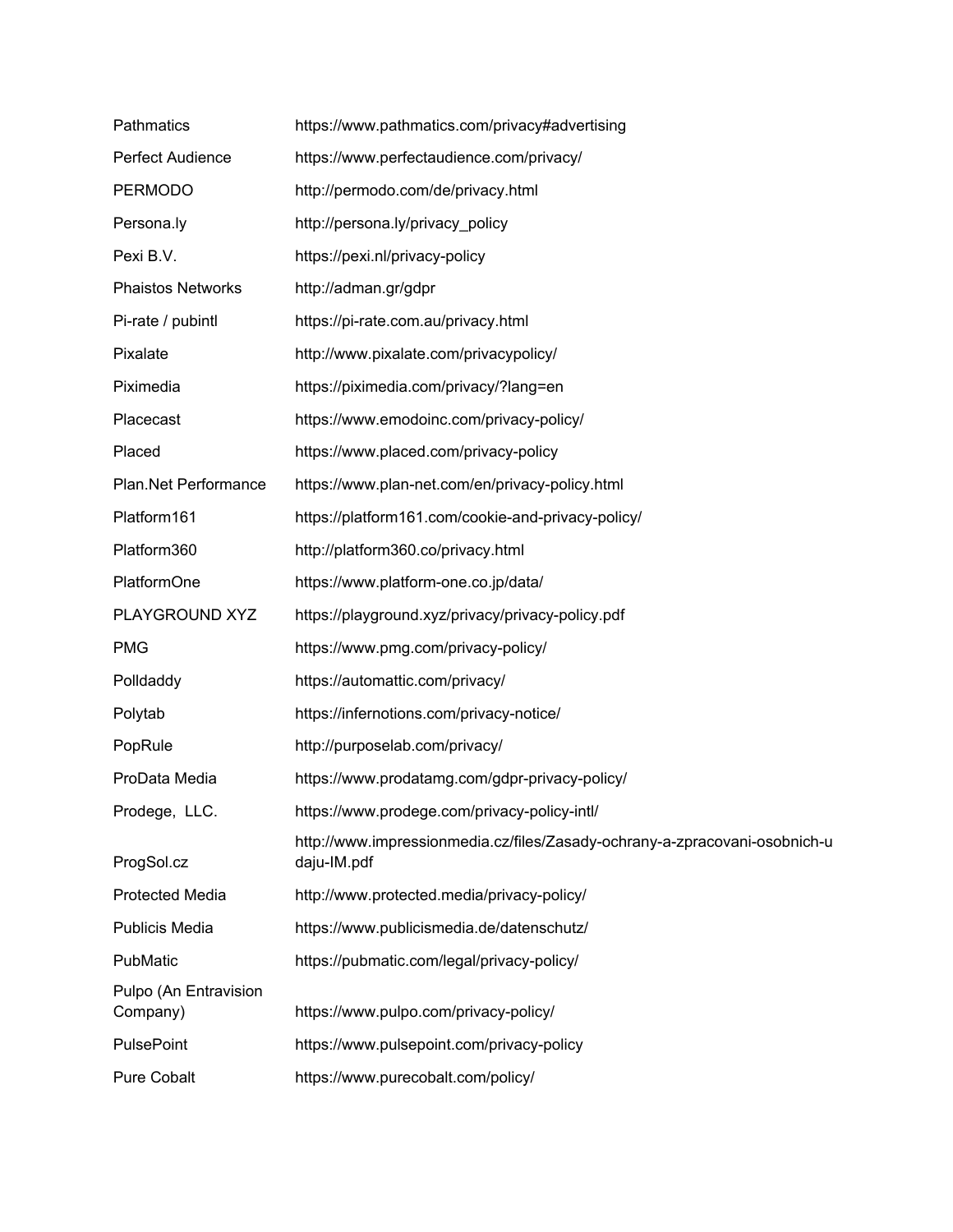| Qantas                   | http://www.qantas.com/au/en/support/privacy-and-security.html#our-contact-de<br>tails |
|--------------------------|---------------------------------------------------------------------------------------|
| Qriously Inc             | https://www.brandwatch.com/legal/qriously-privacy-notice/                             |
| Quadas                   | http://www.quadas.com/ys.php?gid=0                                                    |
| Qualia                   | https://www.alc.com/privacy-policy/                                                   |
| Qualtrics                | https://www.qualtrics.com/uk/platform/gdpr/                                           |
| Quantasy                 | http://planqk.com                                                                     |
| Quantcast                | https://www.quantcast.com/privacy/                                                    |
| QuarticON                | https://quarticon.com/en/privacy-policy/                                              |
| Quple                    | http://quple.io/privacy.html                                                          |
| R.O.EYE Limited          | https://www.roeye.com/privacy                                                         |
| Rackspace                | http://www.rackspace.com/gdpr                                                         |
| Rakuten Marketing        | https://rakutenadvertising.com/legal-notices/services-privacy-policy/                 |
| <b>RAM</b>               | http://www.rampanel.com/ram_privacy_policy.html                                       |
| Rambla                   | https://www.rambla.be/privacy-policy/                                                 |
| Reactive                 | http://reactive-agency.ru/privacy.html                                                |
| Realytics                | https://www.realytics.io/gdpr-and-how-realytics-is-getting-ready/                     |
| Realzeit                 | https://realzeit.io/privacy.html                                                      |
| Reamp                    | https://rmemx.reamp.com.br/2015/privacy-policy/privacy.html                           |
| Reas Travel Group        | https://www.tjingo.nl/privacy-beleid                                                  |
| Rebel AI LLC             | https://rebelai.com/gdpr                                                              |
| Recruit JP               | https://www.r-ad.ne.jp/optout/                                                        |
| Red Cubes Ltd            | https://www.redcubes.biz/privacy-policy                                               |
| REES46                   | https://docs.rees46.com/display/en/Legal                                              |
| <b>Reklam Store</b>      | https://dsp.reklamstore.com/privacy-policy/                                           |
| Relay42                  | https://relay42.com/privacy                                                           |
| Remerge                  | http://remerge.io/privacy-policy.html                                                 |
| <b>Resolution Media</b>  | https://www.nonstoppartner.net                                                        |
| Resonate                 | https://www.resonate.com/privacy-policy/                                              |
| <b>Retail Rocket LLC</b> | https://my.retailrocket.ru/dsp/privacy                                                |
| <b>RETENCY</b>           | http://www.retency.com/stats/fr/                                                      |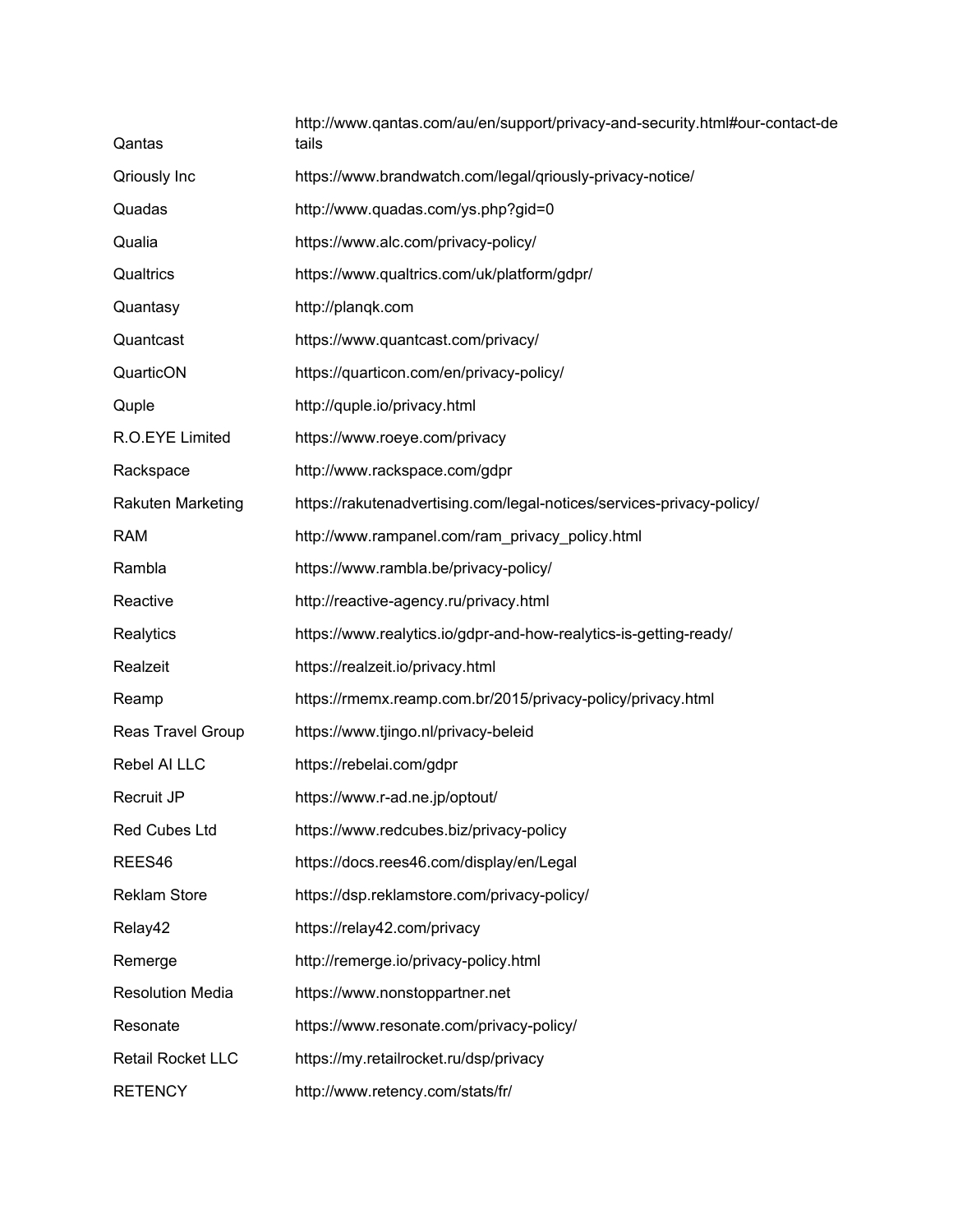| RevenueMantra          | http://www.revenuemantra.com/privacy.html                                    |
|------------------------|------------------------------------------------------------------------------|
| RevJet                 | https://www.revjet.com/privacy                                               |
| Rezonence              | https://rezonence.com/privacy-policy/                                        |
| RhythmOne LLC          | https://www.rhythmone.com/landing/gdpr                                       |
| RichMedia Studio       | http://www.richmediastudio.com/privacy_policy/                               |
| RIESENIA.com           | https://www.adboost.sk/gdpr.html                                             |
| <b>Rippll Ltd</b>      | http://www.rippll.com/privacy                                                |
| Rockerbox              | https://www.rockerbox.com/privacy-shield                                     |
| <b>ROMIR</b>           | http://ssp.rmh.ru/files/privacy_policy_eng.pdf                               |
| Rontar                 | https://www.rontar.com/privacy                                               |
| Roq.ad                 | https://www.roq.ad/privacy-policy                                            |
| Roy Morgan Research    | http://www.roymorgan.com/digital-privacy                                     |
| <b>RTB House</b>       | https://www.rtbhouse.com/privacy-center/services-privacy-policy/             |
| <b>Rubicon Project</b> | http://rubiconproject.com/rubicon-project-yield-optimization-privacy-policy/ |
| Rutarget               | https://segmento.ru/en/gdpr                                                  |
| Salesforce DMP         | https://www.salesforce.com/company/privacy/                                  |
| Sape                   | https://traffic.sape.ru/policy.html                                          |
| SAS One Planet Only    | https://oneplanetonly.com/files/PRIVACY_POLICY.pdf                           |
| Scenestealer           | https://scenestealer.co.uk/privacy-policy/                                   |
|                        | SCIBIDS TECHNOLOGY http://scibids.com/privacy                                |
| Scigineer              | https://www.scigineer.co.jp/privacy/                                         |
| Scoota                 | https://www.scoota.com/privacy                                               |
| Seedtag                | https://www.seedtag.com/en/cookie-policy/                                    |
| Seenthis               | https://seenthis.co/privacy-notice-2018-04-18.pdf                            |
| Sellpoints             | https://retargeter.com/legal-privacy/                                        |
| Semasio GmbH           | https://www.semasio.com/privacy                                              |
| <b>SFR</b>             | http://www.sfr.fr/securite-confidentialite.html                              |
| Sharethrough, Inc.     | https://platform-cdn.sharethrough.com/privacy-policy                         |
| Shutterstock, Inc.     | https://www.shutterstock.com/privacy                                         |
| Sift Media             | https://www.sift.co/privacy                                                  |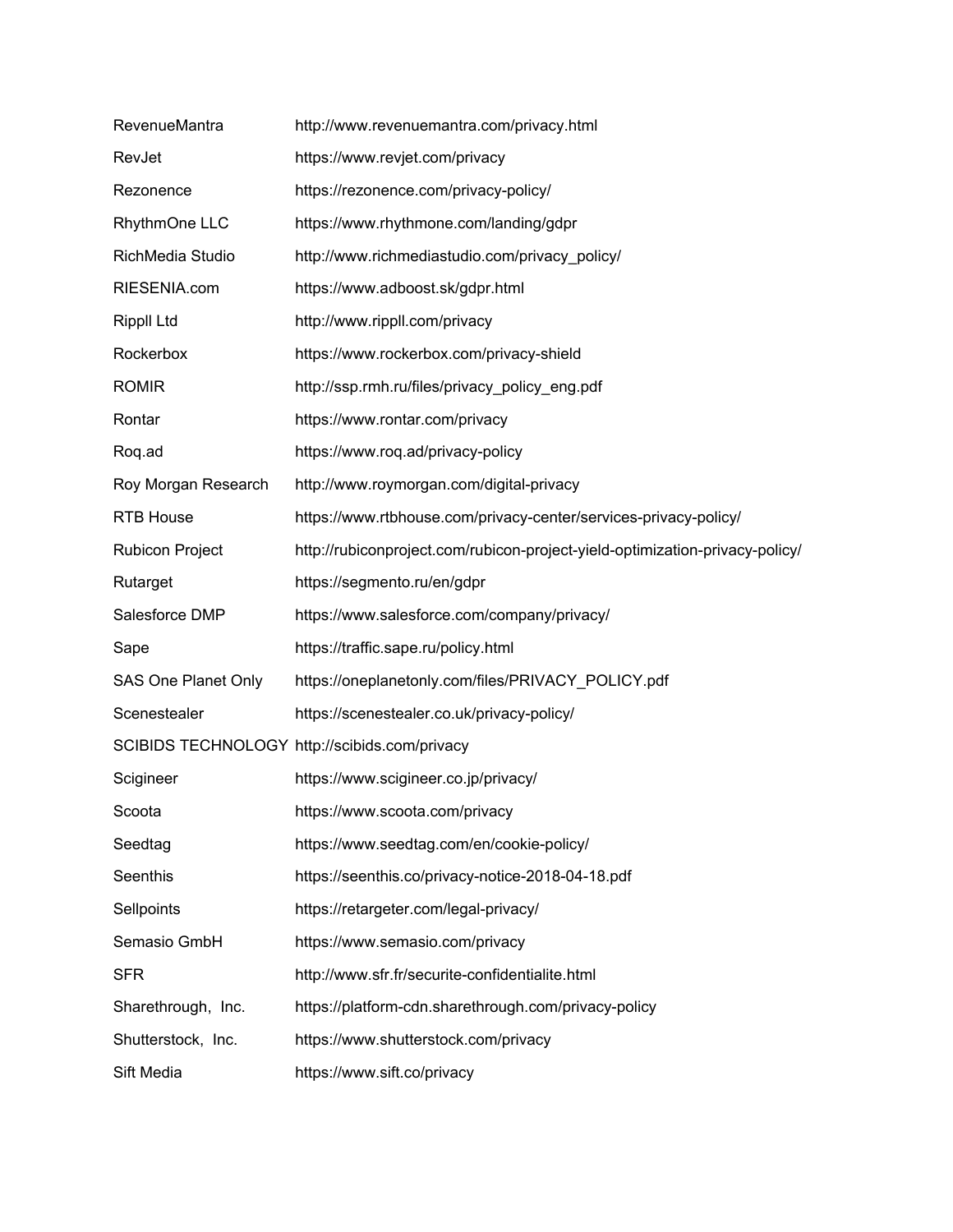| Signal                                       | https://www.signal.co/privacy-policy/                                          |
|----------------------------------------------|--------------------------------------------------------------------------------|
| Signals Data                                 | https://get.next14.com/docs/platform privacy policy SIGNALS it.html            |
| Silver Egg Technology                        | http://www.silveregg.co.jp/GDPR                                                |
| Simplaex GmBH                                | https://simplaex.com/advertising-privacy-policy/                               |
| Simpli.fi                                    | https://simpli.fi/simpli-fi-services-privacy-policy/                           |
| Singular Labs Inc.                           | https://www.singular.net/gdpr-frequently-asked-questions/                      |
| Sixide                                       | https://sixide.com/sites/default/files/doc/SIXIDE-PP.pdf                       |
| <b>Sizmek</b>                                | https://www.sizmek.com/privacy-policy/                                         |
| Sketchfab, Inc.                              | https://sketchfab.com/privacy                                                  |
| Smaato                                       | https://www.smaato.com/privacy/                                                |
| Smadex                                       | http://smadex.com/end-user-privacy-policy/                                     |
| Smart                                        | http://smartadserver.com/company/privacy-policy/                               |
| <b>Smart Analytics SL</b>                    | http://www.smartmeapp.com/info/smartme/aviso_legal.php                         |
| Smart.bid Itd                                | https://www.smart.bid/privacy                                                  |
| smartclip Holding AG                         | http://privacy-portal.smartclip.net                                            |
| Smartology                                   | https://www.smartology.net/privacy-policy/                                     |
| <b>SMARTSTREAM</b>                           | https://www.smartstream.tv/de/datenschutz                                      |
| <b>SMN Corporation</b>                       | http://www.so-netmedia.jp/cookie/index.html                                    |
| Snap Inc.                                    | https://www.snap.com/en-US/privacy/privacy-policy/                             |
| Snapupp Technologies<br><b>SL</b>            | https://www.enterprise.noddus.com/privacy-policy                               |
| Snitcher.com                                 | http://help.snitcher.com/general-information/does-snitcher-conform-to-the-gdpr |
| Sociomantic                                  | https://www.sociomantic.com/privacy/en/                                        |
| <b>Sodel Software Solutions</b><br>Pvt. Ltd. | http://www.audience73.com/privacy.html                                         |
| Softcrylic                                   | https://softcrylic.com/privacy-policy/                                         |
| Softcube                                     | http://softcube.com/privacy-policy                                             |
| Sojern                                       | https://www.sojern.com/privacy/product-privacy-policy/                         |
| Somo Audience                                | https://somoaudience.com/legal/                                                |
| Somplo                                       | http://somplo.com/privacy-policy/                                              |
| Sonobi, Inc                                  | https://sonobi.com/privacy-policy                                              |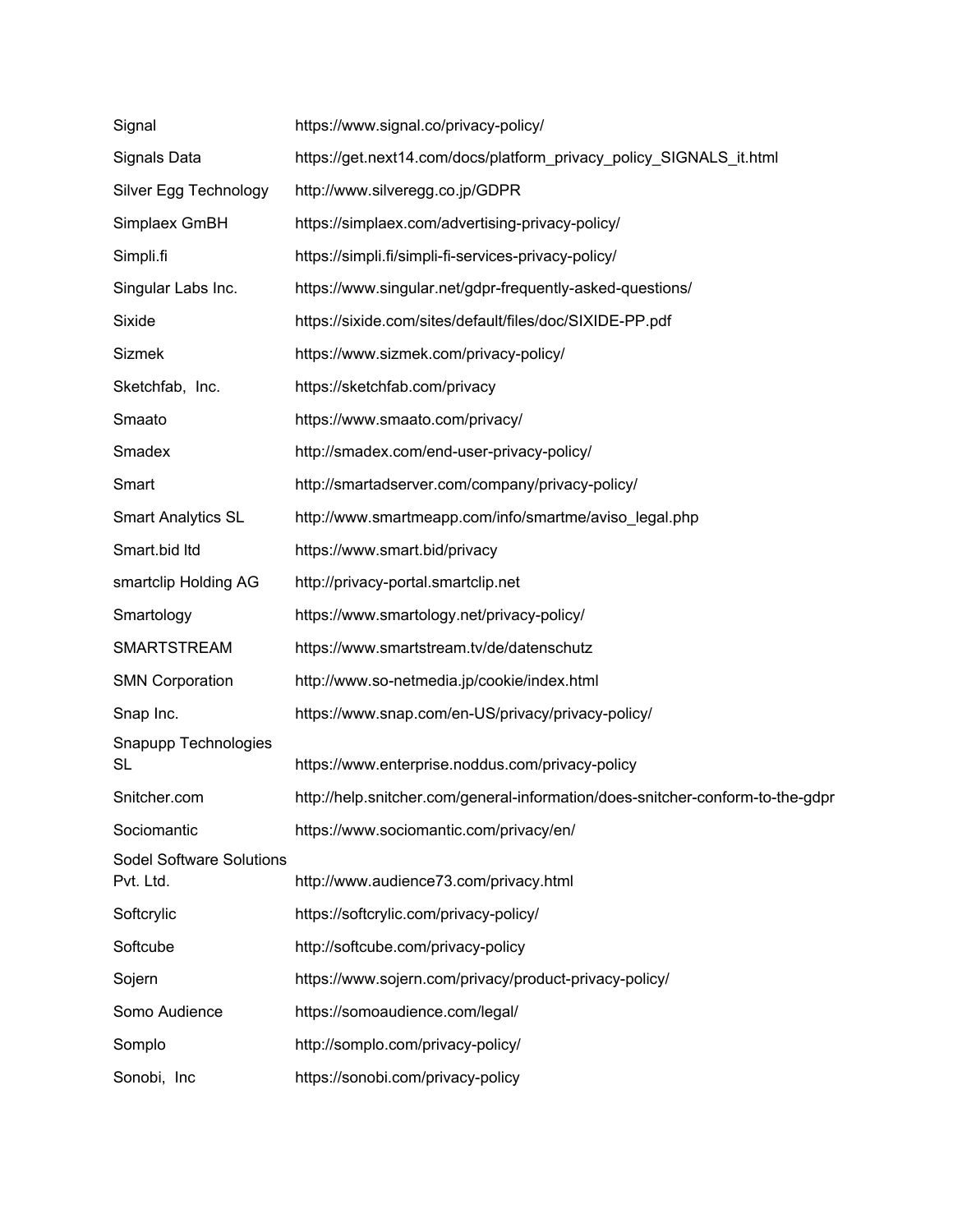| SourceKnowledge                  | http://www.sourceknowledge.com/privacy                                                    |
|----------------------------------|-------------------------------------------------------------------------------------------|
| Sovrn                            | https://www.sovrn.com/privacy-policy/                                                     |
| <b>SPACE ADSERVER</b>            | https://adx.space/policy.html                                                             |
| Sparks47                         | http://www.sparks47.com/privacy/                                                          |
| Spartoo                          | https://www.spartoo.co.uk/data_protection.php                                             |
| SpiderAF                         | https://spideraf.com/privacy                                                              |
| Splicky                          | https://www.splicky.com/de/web/privacy                                                    |
| Spotad                           | http://www.spotad.co/privacy-policy/                                                      |
| SpotX                            | https://www.spotx.tv/privacy-policy/                                                      |
| <b>Spring Venture Group</b>      | http://www.springventuregroup.com/privacy-policy/                                         |
| SpringServe                      | https://springserve.com/consumer-privacy                                                  |
| Squeezely                        | https://squeezely.tech/privacy                                                            |
| <b>StackAdapt</b>                | https://www.stackadapt.com/privacy                                                        |
| Stage Flag                       | http://stageflag.com/privacy/                                                             |
| <b>StartApp</b>                  | https://www.startapp.com/policy/privacy-policy/                                           |
| Stratio Big Data                 | https://www.mutua.es/politica-cookies/                                                    |
| Stream Eye                       | https://app.streameye.com/policy/net                                                      |
| StreamRail                       | https://www.ironsrc.com/wp-content/uploads/2016/11/ironSourceDisplayPrivac<br>yPolicy.pdf |
| Sublime Skinz                    | http://sublimeskinz.com/Creative-Agency-CDN-Privacy-en                                    |
| SUITE 66                         | http://www.suite66.com/privacy-policy/                                                    |
| Supership                        | https://supership.jp/optout/                                                              |
| Survata                          | https://www.survata.com/respondent-privacy-policy/                                        |
| Suzumuchi                        | http://suzuserver.dk/GDPR/                                                                |
| Swaven                           | http://www.swaven.com/cookie-policy/                                                      |
| Systemina                        | https://www.systemina.dk/persondatapolitik                                                |
| TabMo                            | http://static.tabmo.io.s3.amazonaws.com/privacy-policy/index.html                         |
| Taboola                          | https://www.taboola.com/privacy-policy                                                    |
| TACTIC, Ѣ Real-Time<br>Marketing | http://tacticrealtime.com/privacy/                                                        |
| Tagtoo                           | https://www.tagtoo.com.tw/privacy_en.html                                                 |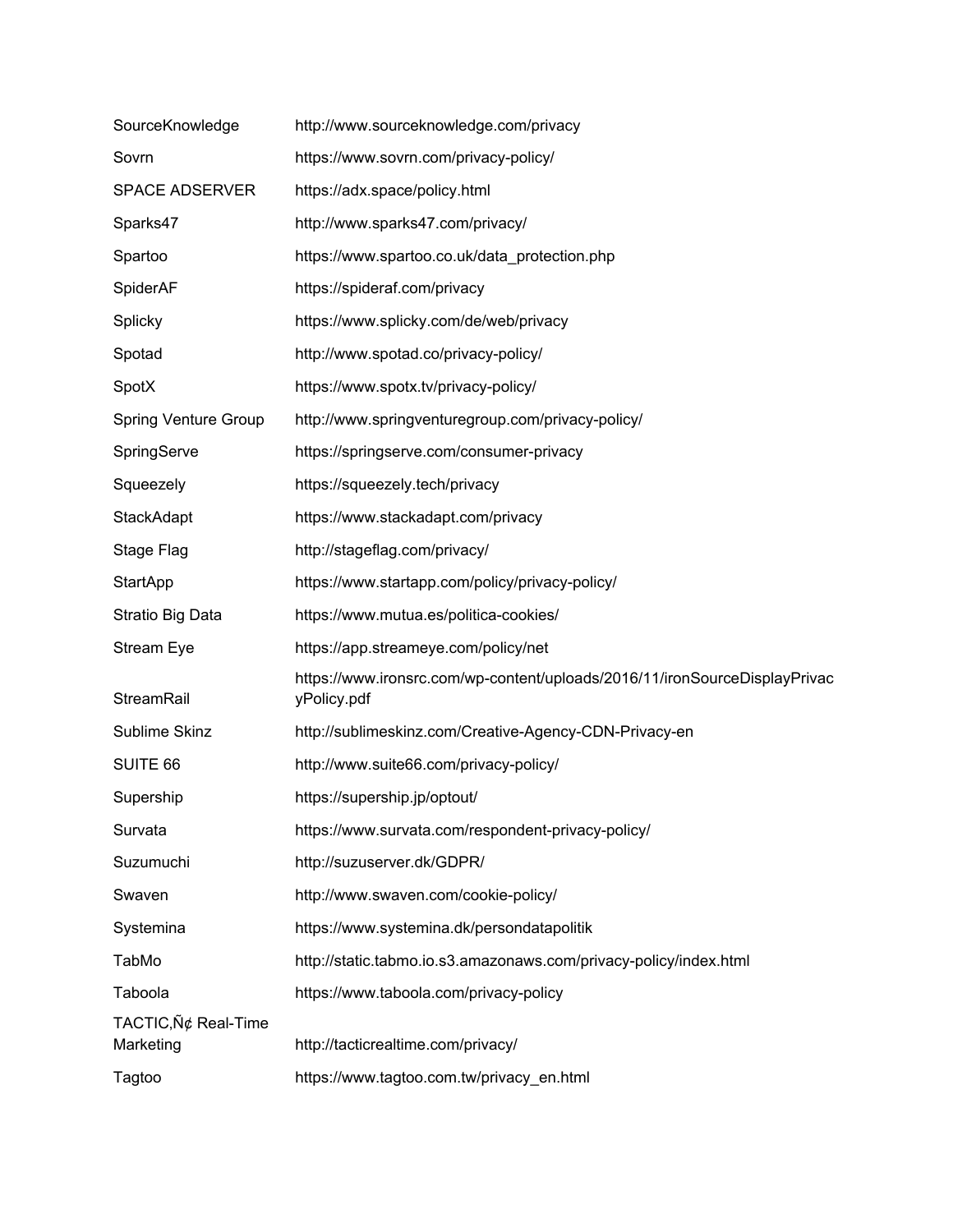| Tail                       | https://www.tail.digital/#privacy                                             |
|----------------------------|-------------------------------------------------------------------------------|
| Taiwan Mobile Co Ltd       | https://www.ghtinc.com/privacy-policy/                                        |
| Takoomi                    | https://www.takoomi.com/privacy-policy                                        |
| tapCLIQ                    | https://www.tapcliq.com/privacy                                               |
| Tapjoy                     | https://www.tapjoy.com/legal/#privacy-policy                                  |
| <b>Tapklik</b>             | https://www.tapklik.com/gdpr                                                  |
| <b>TAPTAP</b>              | http://www.taptapnetworks.com/privacy_policy/                                 |
| Taptica                    | https://www.taptica.com/privacy/                                              |
| <b>Tchibo GmbH</b>         | https://www.tchibo.de/cookies-tracking-re-targeting-s400092901.html           |
| Teads                      | https://teads.tv/privacy-policy/                                              |
| Tealium                    | https://tealium.com/protecting-your-privacy-and-your-data/                    |
| <b>TEEMO</b>               | https://teemo.co/fr/confidentialite/                                          |
| Telecoming                 | http://www.telecoming.com/privacy-policy/                                     |
| <b>TenMax</b>              | https://www.tenmax.io/gdpr-privacy-policy                                     |
| TF1-FR                     | https://www.tf1.fr/politique-de-confidentialite/                              |
| The Pipes                  | http://kiosked.com/privacy-policy                                             |
| The Reach Group            | https://trg.de/datenschutzerklarung/                                          |
| The Trade Desk             | https://www.thetradedesk.com/general/privacy-policy                           |
| TheINDUSTRY AG             | https://www.adspot.ch/j/cookies/policy                                        |
| Thomann GmbH               | https://www.thomann.de/de/compinfo privacy.html                               |
| ThoughtLeadr               | http://www.thoughtleadr.com/privacy-policy/                                   |
| Throtle                    | https://throtle.io/privacy/                                                   |
| Thunder                    | https://makethunder.com/privacy                                               |
| <b>TimeOne</b>             | https://www.timeonegroup.com/privacy-policies/                                |
| Tinkoff.ru                 | https://static.tinkoff.ru/documents/docs/processing-personal-data.pdf         |
| TogetherData               | http://tgdaudience.com/Privacy_Policy_TGDA.pdf                                |
| <b>TotalJobs Group Ltd</b> | https://www.totaljobs.com/privacy-policy                                      |
| <b>Touch Ads</b>           | https://touchads.com/company-index.html#privacy-policy                        |
| TraceAd                    | http://influenceaudience.com/about/gdpr-privacy-policy-business-partners.html |
| Tradedoubler AB            | http://www.tradedoubler.com/en/privacy-policy/                                |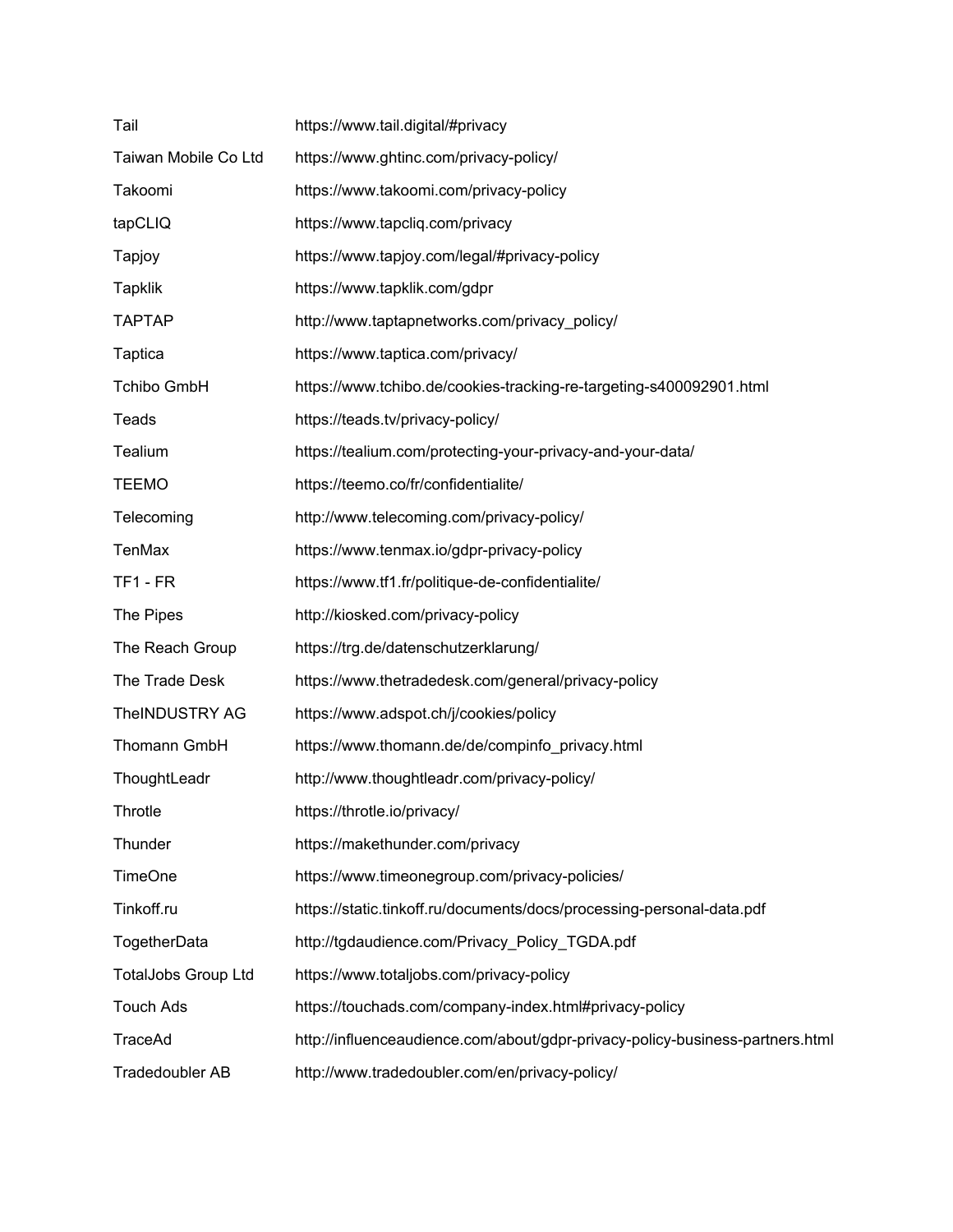| Tradelab                                                          | http://tradelab.com/en/privacy/                                                                      |
|-------------------------------------------------------------------|------------------------------------------------------------------------------------------------------|
| <b>TrafficGuard</b>                                               | https://www.trafficguard.ai/gdpr/                                                                    |
| Trafmag                                                           | http://trafmag.com/policy#gdpr                                                                       |
| <b>Tramplin Media</b>                                             | https://trmpln.ru/docs/privacy-policy-ADS.pdf                                                        |
| travel audience , Äì An<br>Amadeus Company                        | https://travelaudience.com/product-privacy-policy/                                                   |
| <b>Travel Data Collective</b>                                     | https://www.yieldr.com/privacy/                                                                      |
| <b>TravelClick</b>                                                | https://www.travelclick.com/privacy-policy.html                                                      |
| Treepodia                                                         | https://www.treepodia.com/En/docroot/Documents/Treepodia_Website_and_PI<br>atform_Privacy_Policy.pdf |
| <b>Trend Research</b>                                             | https://trendfrage.de/?ID=135                                                                        |
| TreSensa                                                          | http://tresensa.com/eu-privacy/index.html                                                            |
| <b>Tribes Research</b>                                            | https://www.tribesresearch.co.uk/terms-conditions-cookie-and-privacy-policy/                         |
| TripAdvisor                                                       | https://tripadvisor.mediaroom.com/us-privacy-policy                                                  |
| <b>TripleLift</b>                                                 | https://triplelift.com/privacy/                                                                      |
| <b>TROVIT</b>                                                     | https://corporate.trovit.com/politica-de-privacidad                                                  |
| True Wave Technologies<br>Limited                                 | http://truewave.io/gdpr.html                                                                         |
| <b>TruEffect</b>                                                  | https://trueffect.com/privacy-policy/                                                                |
| <b>TrustArc</b>                                                   | https://www.trustarc.com/privacy-policy/                                                             |
| <b>Tuky Data</b>                                                  | https://tuky.net/privacy.html                                                                        |
| Turbo                                                             | https://www.turboadv.com/white-rabbit-privacy-policy                                                 |
| Turbobytes                                                        | https://www.turbobytes.com/gdpr/                                                                     |
| TVadSync                                                          | https://www.tvadsync.com/privacy-policy/                                                             |
| twiago                                                            | https://www.twiago.com/datenschutz/                                                                  |
| Twinpine                                                          | http://twinpinenetwork.com/privacy-policy/                                                           |
| twyn                                                              | http://www.twyn.com/datenschutz.html                                                                 |
| Ubimo                                                             | http://www.ubimo.com/privacy/                                                                        |
| ucfunnel                                                          | https://www.ucfunnel.com/privacy-policy                                                              |
| <b>Umeng Plus Beijing</b><br><b>Technology Limited</b><br>Company | https://dip.umeng.com/opt_out.html?spm=a211g2.181323.0.0.5c633604LjuRQ<br>с                          |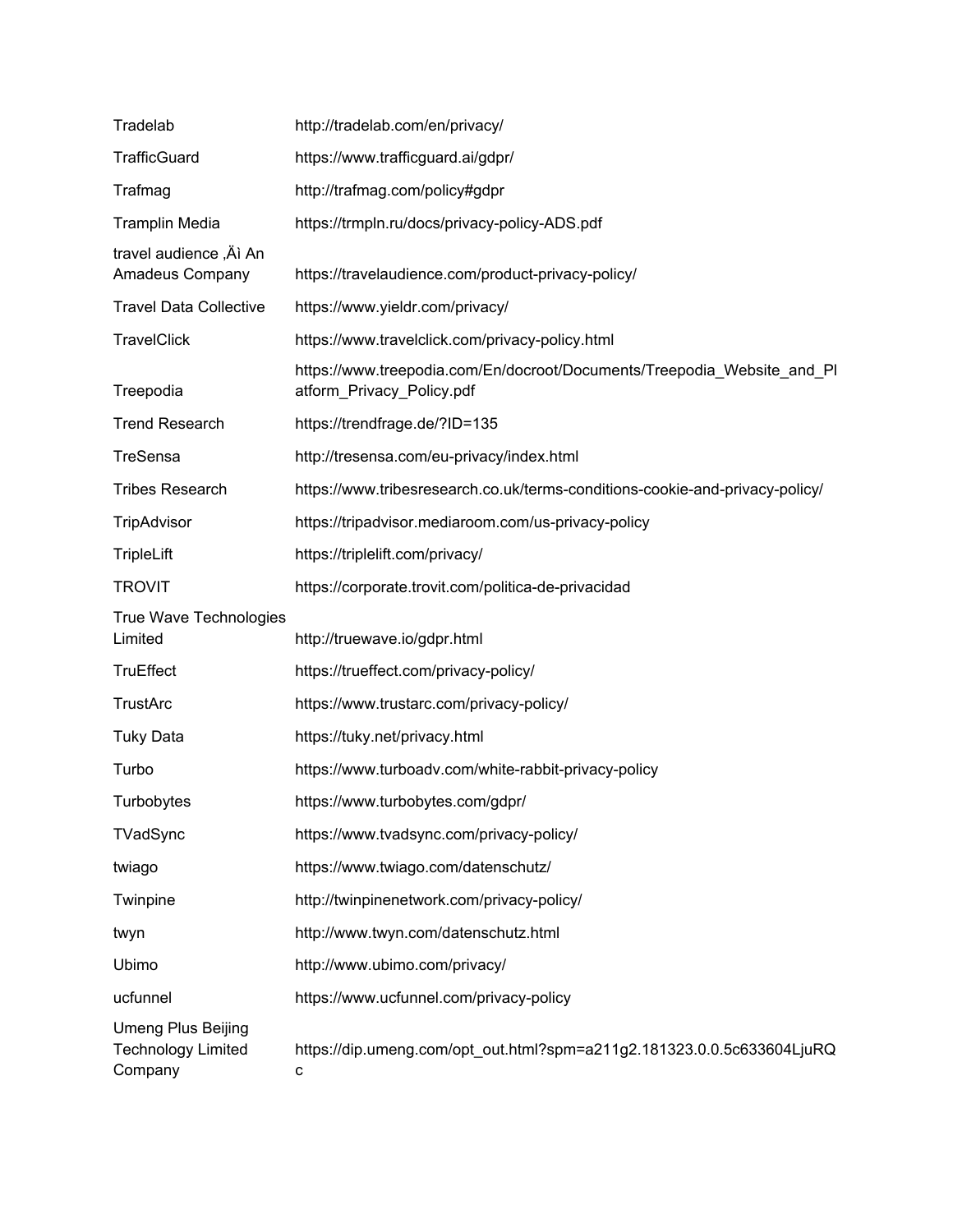| Underdog Media                | https://underdogmedia.com/privacy-policy/gdpr                            |
|-------------------------------|--------------------------------------------------------------------------|
| Undertone                     | https://www.undertone.com/privacy/                                       |
| <b>UNICORN</b>                | https://uncn.jp/cup?lan=en                                               |
| Unitymedia                    | https://www.unitymedia.de/privatkunden/datenschutz/                      |
| Universo Online               | https://www.dynad.net/en/privacy-and-terms.html                          |
| <b>Unruly Group Limited</b>   | https://unruly.co/privacy                                                |
| UpRival                       | https://uprival.com/privacy-policy                                       |
| usemax (Emego GmbH)           | http://www.usemax.de/?l=privacy                                          |
| Ve Interactive                | https://www.ve.com/privacy-policy                                        |
| Vertoz                        | https://www.vertoz.com/gdpr                                              |
| Vertriebswerk                 | https://eazy.de/agb                                                      |
| Verve                         | https://www.verve.com/privacy-policy/                                    |
| Viant                         | https://viantinc.com/privacy-policy/                                     |
| Vidazoo                       | http://www.vidazoo.com/privacy                                           |
| Video Research<br>Interactive | https://www.videoi.co.jp/privacy/                                        |
| Videology                     | https://videologygroup.com/en/privacy-policy/                            |
| Vidstart LTD                  | https://www.vidstart.com/wp-content/uploads/2018/09/DPA_PDF-Vidstart.pdf |
| Viewbix                       | http://corp.viewbix.com/cookie-policy/                                   |
| <b>Viewst</b>                 | https://old.viewst.com/privacy_policy                                    |
| Vimeo                         | https://vimeo.com/cookie_policy                                          |
| <b>Virtual Minds</b>          | https://virtualminds.de/datenschutz/                                     |
| Visarity                      | https://primo.design/docs/PrivacyPolicyPrimo.html                        |
| <b>VIVALU</b>                 | http://www.vivalu.com/downloads/de DE/VIVALU Datenschutz 2018.pdf        |
| Vizury                        | https://www1.vizury.com/legal/privacy-policy                             |
| Vodafone GmbH                 | https://www.vodafone.de/unternehmen/datenschutz-privatsphaere.html       |
| Vpon                          | https://www.vpon.com/en/privacy                                          |
| <b>VRTCAL</b>                 | https://vrtcal.com/docs/Terms.pdf                                        |
| <b>Vserv</b>                  | https://www.vserv.com/privacy-policy/                                    |
| Vuble                         | https://www.vuble.tv/us/privacy/                                         |
| Vungle                        | https://vungle.com/gdpr-faq/                                             |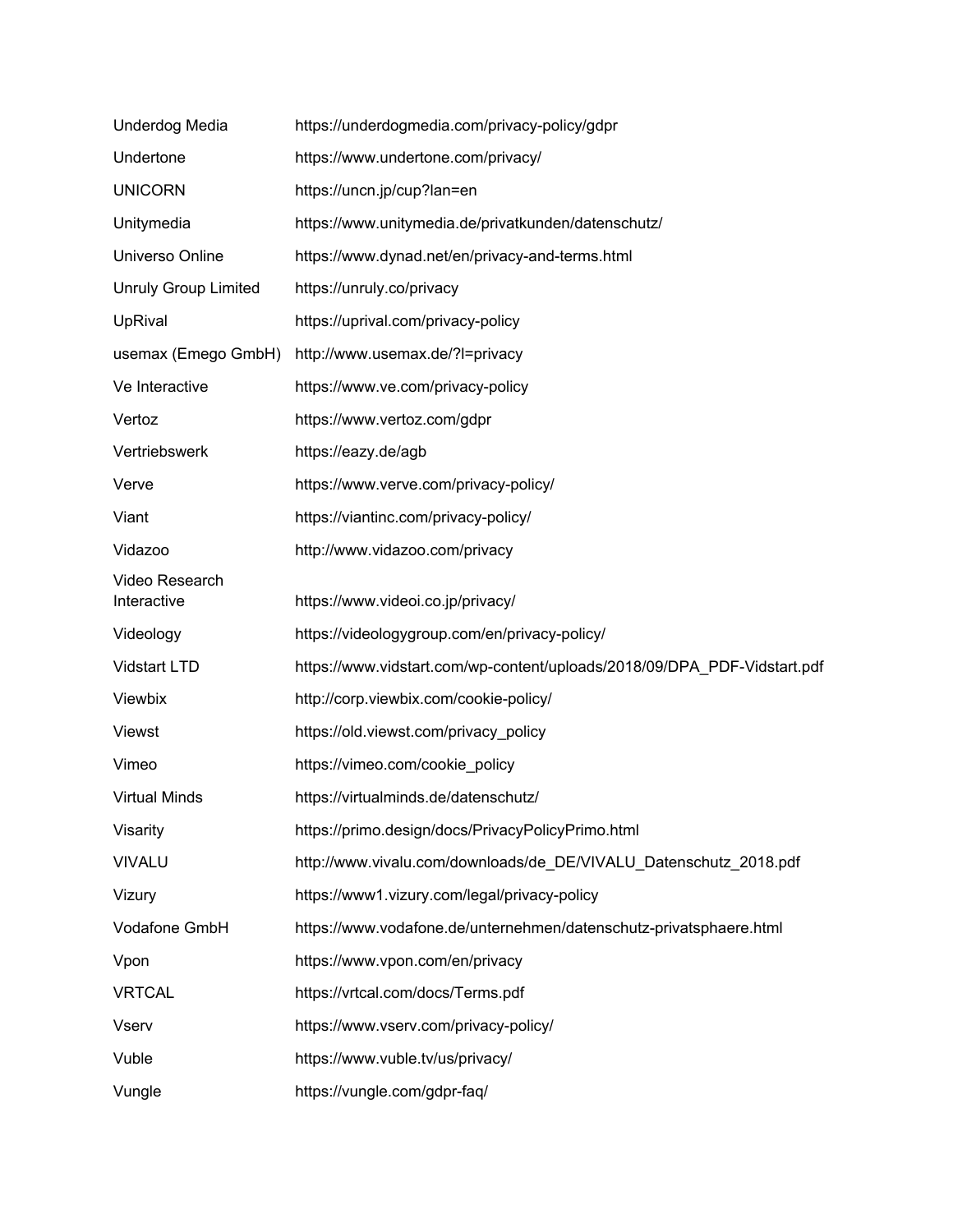| WaardeX               | https://waardex.com/privacy-policy                                    |
|-----------------------|-----------------------------------------------------------------------|
| Walmart               | https://corporate.walmart.com/privacy-security/walmart-privacy-policy |
| WAP.CO.UK             | http://www.wap.co.uk/privacy.html                                     |
| Wavenet               | https://www.wavenet.com.tw/privacy/                                   |
| Waystack              | https://www.wayfair.com/customerservice/general_info.php#privacy      |
| We Adapt              | https://weadapt.digital/privacy-policy/                               |
| Webgains              | http://www.webgains.com/public/en/privacy/                            |
| Weborama              | https://weborama.com/en/weborama-privacy-commitment/                  |
| Whichit UK Ltd        | https://www.getwhichit.com/dataprotection                             |
| <b>White Ops</b>      | https://www.whiteops.com/privacy                                      |
| <b>Wider Planet</b>   | http://info.jp.widerplanet.com/policy/privacy?lang=en                 |
| Widespace             | https://www.widespace.com/legal/privacy-policy-notice/                |
| Wish                  | https://www.wish.com/en-privacy-policy                                |
| Wizaly                | https://www.wizaly.com/terms-of-use#privacy-policy                    |
| Wonderbly             | https://wonderbly.com/pages/privacy-policy                            |
| Woobi                 | https://woobi.com/privacy/                                            |
| WooTag                | https://www.wootag.com/privacy-policy/                                |
| X-Social              | http://www.xsocialgroup.com/PrivacyPolicy.html                        |
| xCheck                | http://www.xcheck.co/privacy                                          |
| Yabbi                 | http://dsp.yabbi.me/#popup-privacy                                    |
| Yandex                | https://yandex.ru/legal/confidential/                                 |
| <b>YDigital Media</b> | http://ydigitalmedia.com/pt/privacy-policy                            |
| YieldMo               | https://www.yieldmo.com/privacy/                                      |
| <b>YOOSE</b>          | https://www.yoose.com/privacy-policy                                  |
| YOptima               | http://www.yoptima.com/privacy-policy                                 |
| YouGov                | https://yougov.co.uk/about/terms-combined/#/terms                     |
| YouSee                | https://kundeservice.yousee.dk/abonnement/privatlivspolitik/privatliv |
| YRGLM Inc.            | https://www.ebis.ne.jp/gdpr_e/                                        |
| Yusp                  | http://www.yusp.com/yusp-privacy-policy/                              |
| Zanox                 | https://www.awin.com/de/rechtliches/privacy-policy                    |